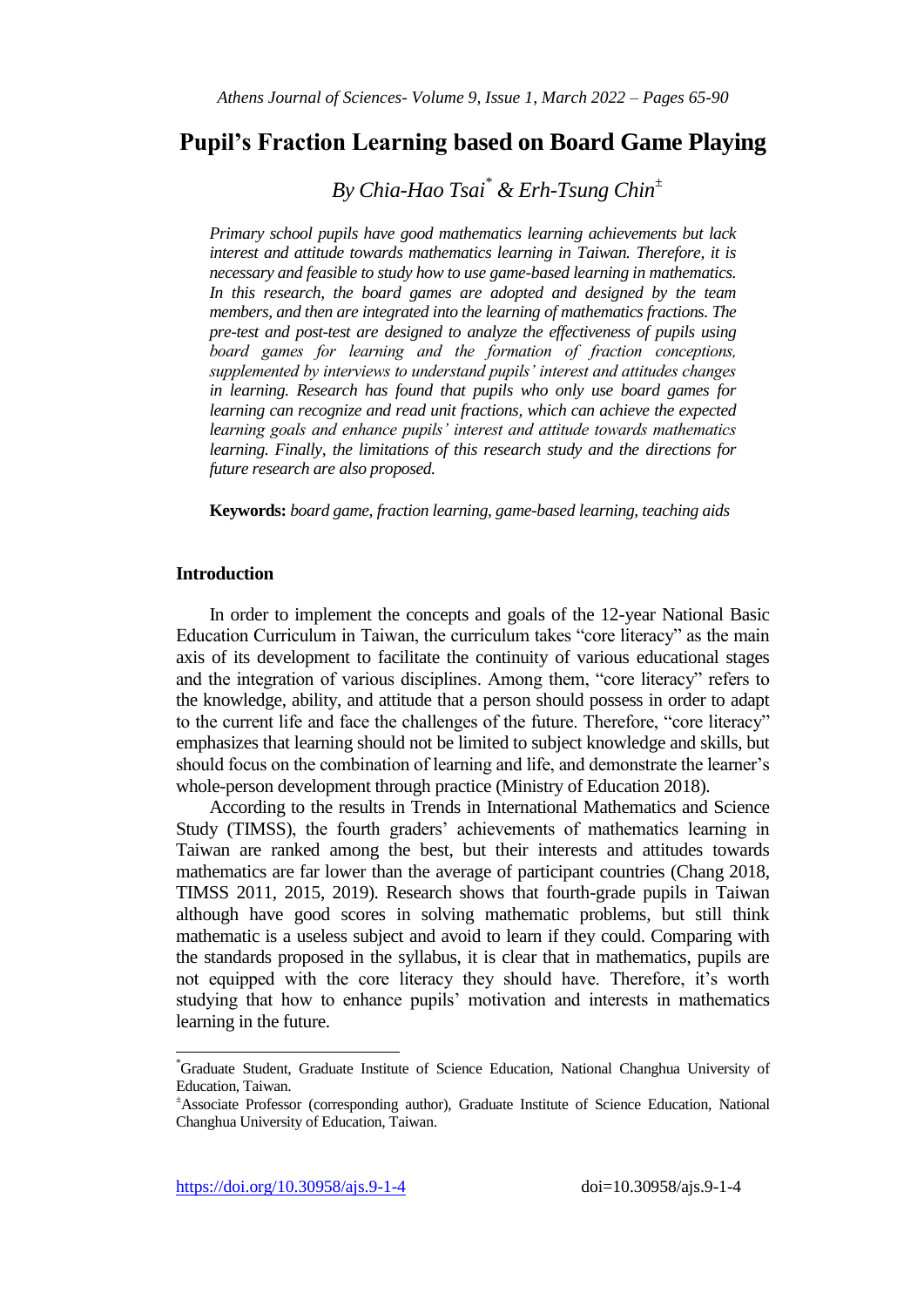Game-based learning is a learning model that has emerged in recent years. Any learning method that uses tools or activities to enhance learners' motivation and interest can be classified as a part of game-based learning. Although it has been mostly referred to as digital learning in recent years, it is not a learning method that focuses on exponential games (Plass et al. 2015). Broadly speaking, fun-oriented learning refers to designing an interactive process that can achieve a balance between the needs of subject knowledge and the needs of gameplay (Plass et al. 2010). Hou (2016) also believes that learning from playing can bring out student's interests well in learning.

Board game is also called unplugged game. It covers games that do not rely on electronic devices and electronic products, such as games with cards, with dices, or with papers that participants play face-to face. Board game is a term for games played in the same place. Board games are not only fun to play, so that pupils can play with interest, but the depth and diversity of board games can also enrich pupils" life experience, depending on how teachers use them. According to Shulman (1986) research, in order to achieve effective teaching performance, teachers need to have three types of knowledge, namely content knowledge (CK), pedagogical knowledge (PK), and pedagogical content knowledge (PCK), is to understand how to effectively teach the content of a certain subject. Related research has found that when teachers have a wealth of PCK, it is indeed helpful for pupils" learning. Therefore, if teachers want to improve students' interest in learning and learning effectiveness in order to teach mathematics well, and refer to the use of board games to integrate mathematics teaching for pupils in primary school, will there be any changes in teachers' PCK? And what are the changes? Will it help teachers' professional growth in mathematics to enhance the effectiveness of pupils" mathematics learning, and cultivate the core mathematics nurturing of pupils at the same time? These are worth researching.

"Education is nothing but a concern for love and role model". The learning effectiveness of pupils is closely related to the teaching of teachers. Researchers are very interested in forming effective teaching in the field of mathematics in primary schools. Studies have shown that entertaining mathematics learning has a positive effect on pupils" learning effectiveness or learning literacy. Therefore, if mathematics board games are incorporated into primary school mathematics teaching, will teachers" PCK be different from applying the teaching aids? How to develop mathematics literacy-oriented teaching with expert teachers? It is really exciting. Therefore, the research intends to answer the following unanswered questions first:

- 1. Can students learn the concept of fractions through board games?
- 2. What is the effectiveness of pupils" learning through board games of fractions?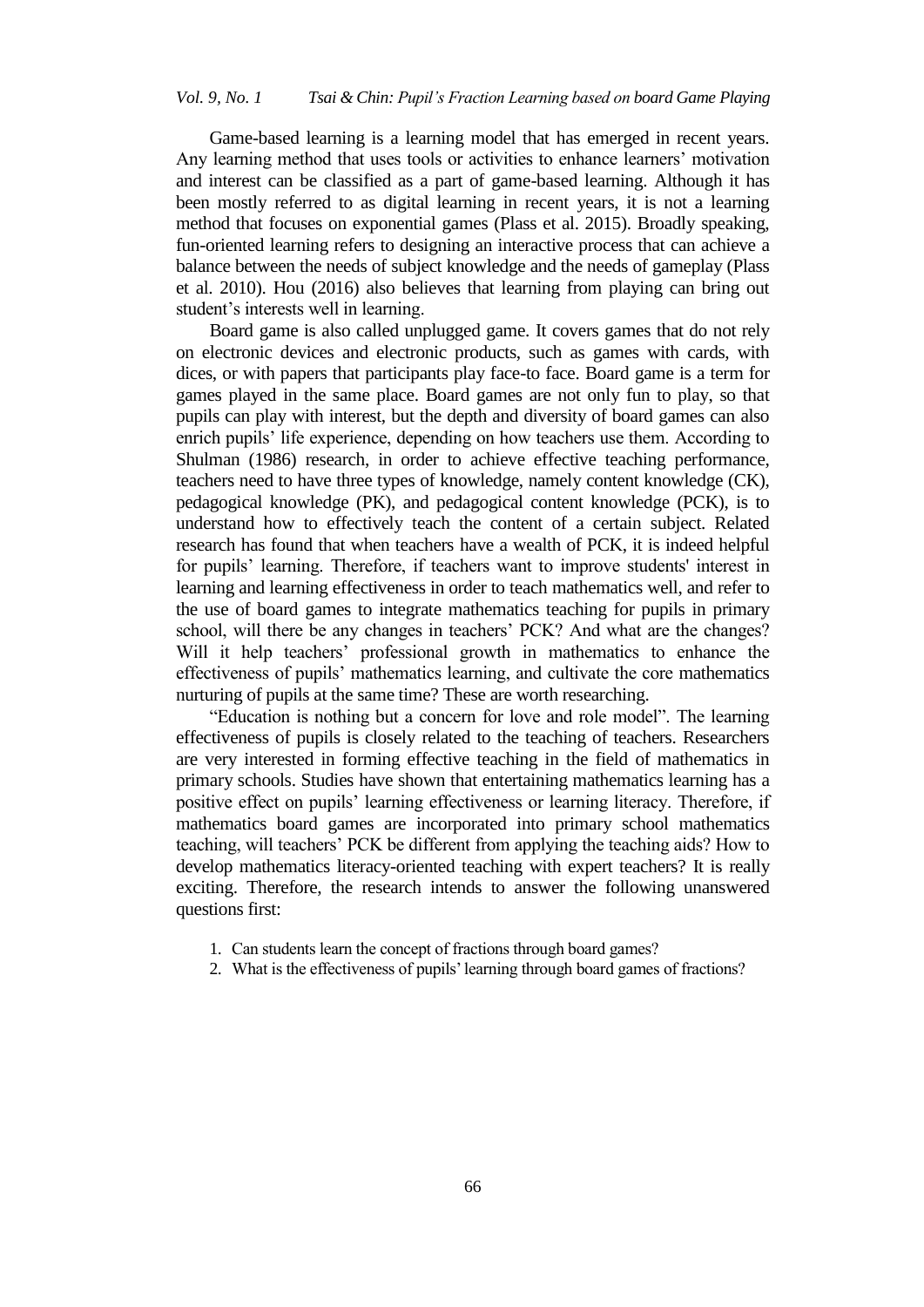#### **Literature Review**

### *Game-Based Learning and Board-Games*

#### Game-Based Learning

Game-based learning is usually defined as a model of learning by using computer games as a medium. What is game-based learning in education? "Gamebased learning" broadly refers to the use of video games to support teaching and learning. Although it is a relatively established notion, it is hard to define precisely (Perrotta et al. 2013). Therefore, because of the evident motivational qualities of games, educators and trainers alike seek to use them for instruction.

It is argued that games could change education because it makes it possible to learn on a massive scale by doing things that people do in the world outside of school (Shaffer 2006, p. 23):

"They make it possible for students to learn to think in innovative and creative ways just as innovators in the real world learn to think creatively…but they can do this only of we first understand how computers change what it means to be educated in the first place".

Because pupils in Taiwan have no senses of achievement and feel meaningless on mathematics learning even they have high scores in tests, it is quite necessary to seek meaningful learning and teaching methods for them. Sharma (2012) considered toys and games are synonymous with play, pleasure, and relaxation. Almost everyone likes to play and, in one form or other, this continues throughout one"s life. Play is not just a filling in of an empty period or a relaxation or leisure activity, it is also an important learning experience- an essential ingredient for growth and development for children and adults alike. Therefore, if games and mathematics learning can be combined, it should be quite effective in cultivating students" knowledge and skills. Although, researchers (Games and Squire 2011) and game designers (Prensky 2011) indicate that games specifically designed for educational purposes are not as much fun to play compared to those designed only for fun. Educational games are certainly not as widely distributed, or as successful financially as those developed for amusement (Tobias et al. 2014), but using games (not just digital games) to learn mathematics is still a topic worth researching.

#### Board Games and Educational Expecting

In recent years, board games have gradually emerged in leisure activities and have gradually attracted public attention in Taiwan. Board game (or named "tabletop game", "table game") generally refers to that there is no need to plugin, as long as it is any game played on a flat surface, it is considered a board game, so it is also called "unplugged game", including card games (also including trading card games), board games, tile-based games, etc., as well as other general names for games played on the table or any multiplayer face-to-face plane. Broadly speaking, chess, poker, mahjong, etc. are also board games. Board games also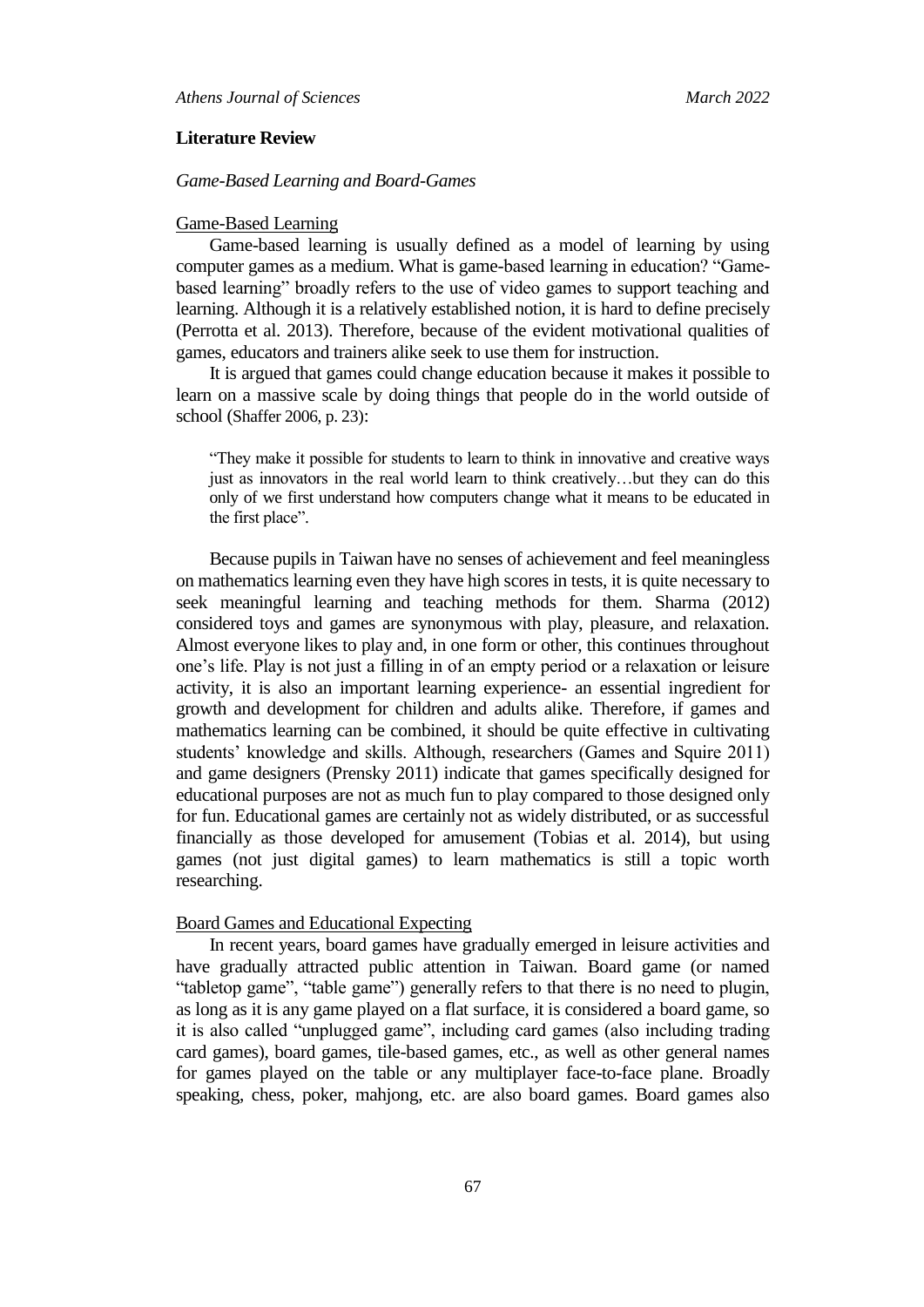generally refer to games that do not rely on electronic devices and electronic products, and usually do not require large-scale actions.

Among the many games, board games, which require less time than others, have become the choice of activities when gathering together. Compared with other types of games (such as video games and group health games), board games have barriers low to entry, convenience high, and the concept of group interaction, so it is suitable as a medium for interpersonal interaction. Michael Mindes, the founder of "Tasty Minstrel Games" company, mentioned that board games can provide new ideas for learning, interpersonal interaction and life connections. When children want to win and have enthusiasm and motivation to learn, they will get the greatest pleasure. When playing board games, participants need to interact with each other and require a variety of abilities, such as concentration, expression, reaction, judgment, memory, empathy, logic and reasoning skills. Feel and experience the interaction and feelings of different situations through activities. Learning in games may include the use of games designed for learning purposes, as well as games that were not originally built for the education market. Many researchers have found their learning value.



*Source:* Garris et al. 2002.

Let us consider, based on the Model of game-based learning Figure 1, how and when learning occurs when learners interact e.g. play a game, contrast with board game, there are six characteristics (Wu 2011):

*Personal actual participation*: stresses the interaction between people.

*Safety*: Compared with group active games or sports, it will not be hurt.

*Flexible*: According to the different attributes and needs of players, choose suitable game scenes.

*Easy to get started*: The entry barriers of the game are low, and you can choose a suitable game according to the player's level.

*Convenience*: It is less affected by the venue, weather, and equipment, as long as there is a flat surface and the board game starts.

*Encourage interaction*: Whether it is a competitive game or a cooperative game, it is necessary to communicate and negotiate with each other through language or expressions in order to influence or persuade the other party to propose ideas or strategies.

In the course of many years of teaching, researchers have devoted themselves to combining various games with learning. Through long-term observation, we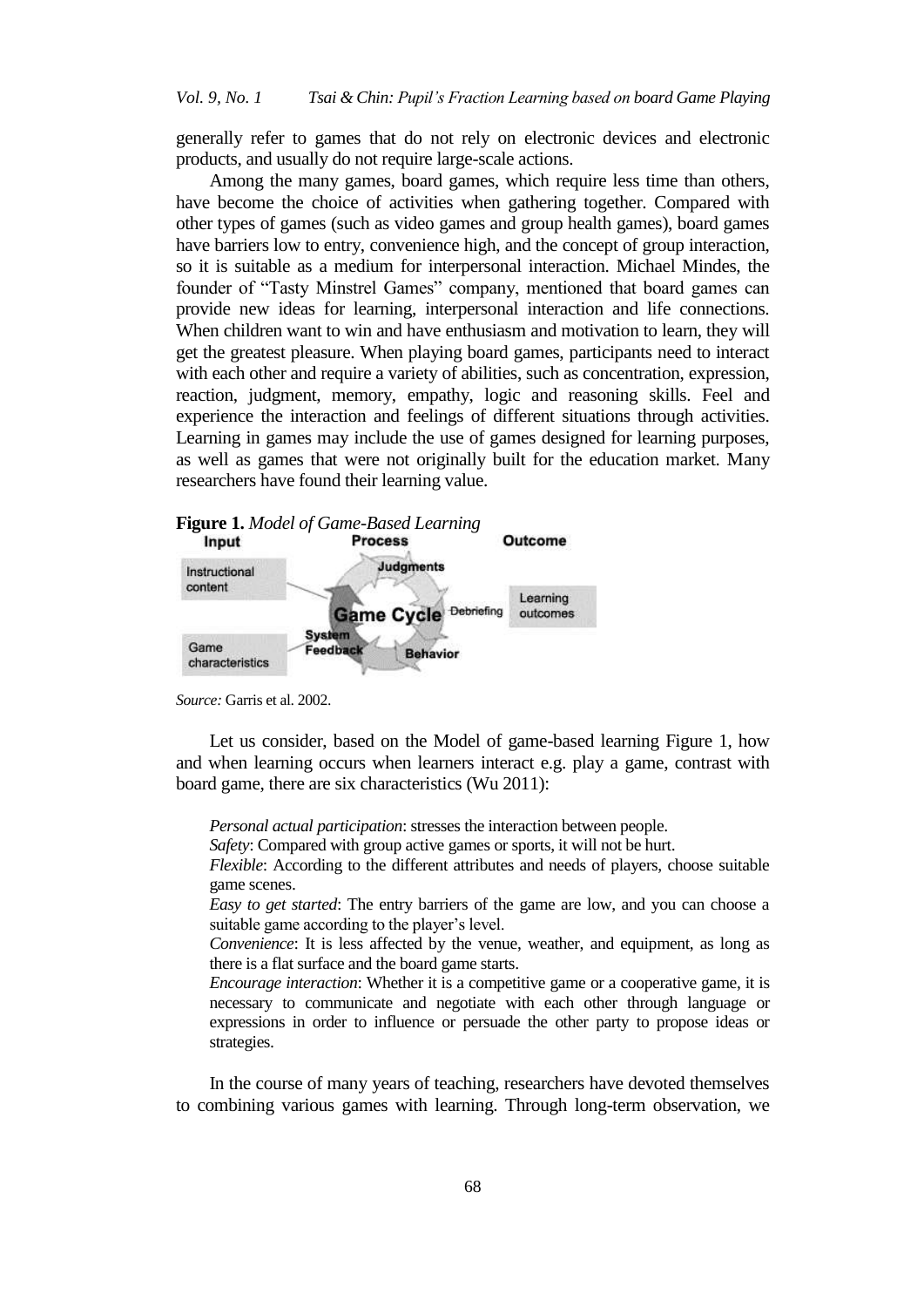#### *Athens Journal of Sciences March 2022*

have found that learners of any age group are more capable of focusing on gamelike interaction methods. And interest, the main reason is that all individuals can adjust the learning rhythm with their own adaptability during the game, and because the game has many cyclic characteristics, all individuals can receive the effect of repeated verification without falling into boring. Pupils can set goals according to their own abilities. For example, those who are quicker in learning response can further challenge the answering speed after reaching a higher rate of correct answering; on the contrary, those who need more time for learning response can also gradually improve step by step. Accumulate the number of correct answers, even if learners have differences in learning abilities, they can cooperate and be compatible, advance together, compete, and help each other, and further match the rigorous rule design, so that learners can form a co-prosperity and coexistence. The relationship between peers, to give play to the power of mutual help and mutual learning among peers, to enhance the sense of honor gained by those who are superior in learning, and to strengthen the willingness to learn again for those who are lagging behind in learning. The effect is indeed better than that of a single teaching and teaching mode.

#### Designing Playful Learning by Using Educational Board Game

Board game according to Scorviano (2010) in Game Board History and Game Psychology, the board game is a type of game where tools or parts of a game are placed, moved, or moved on a marked or divided surface according to a set of rules. The game may be based on a pure strategy, opportunity, or mixture of both and usually has a goal to be achieved. The media board game games need to be developed because there are currently many games that only contain cognitive aspects such as play stations and online games without regard to affective and psychomotor aspects which can cause students to have high individualism (Erlitasari and Dewi 2016). In addition board games can be used as a channel for information and help in the learning process. That agreed with Gagne (Sadiman et al. 1990) states that the media are various types of components in the student environment that can stimulate learning. For example, using some blocks with different colors or shapes, pupils will learn some concepts through the classifying and matching activities, and they will be more interested in those challenges while playing.

Some of the studies, including Erlitasari and Dewi (2016), have developed integer line board media games in grade IV elementary school. Furthermore, Fathurrohman et al. (2016) has developed a labyrinth game board for calculating operating material for elementary school. Ningrum and Mariono (2016) have developed board game visual media in the material of Junior high school Algebra form, as well as Prasetyo (2018) which has developed the game of mathematical monopoly on the material of the straight line equations for class VIII junior high school. The results of the research concluded that the media created had a positive impact on students' interests and learning outcomes. Above on, several studies have proven the positive impact of using board game media on student learning outcomes, such as in physics and astronomy (Cardinot and Fairfield 2019) or library learning (Alvarez 2017). Through these existing theories and research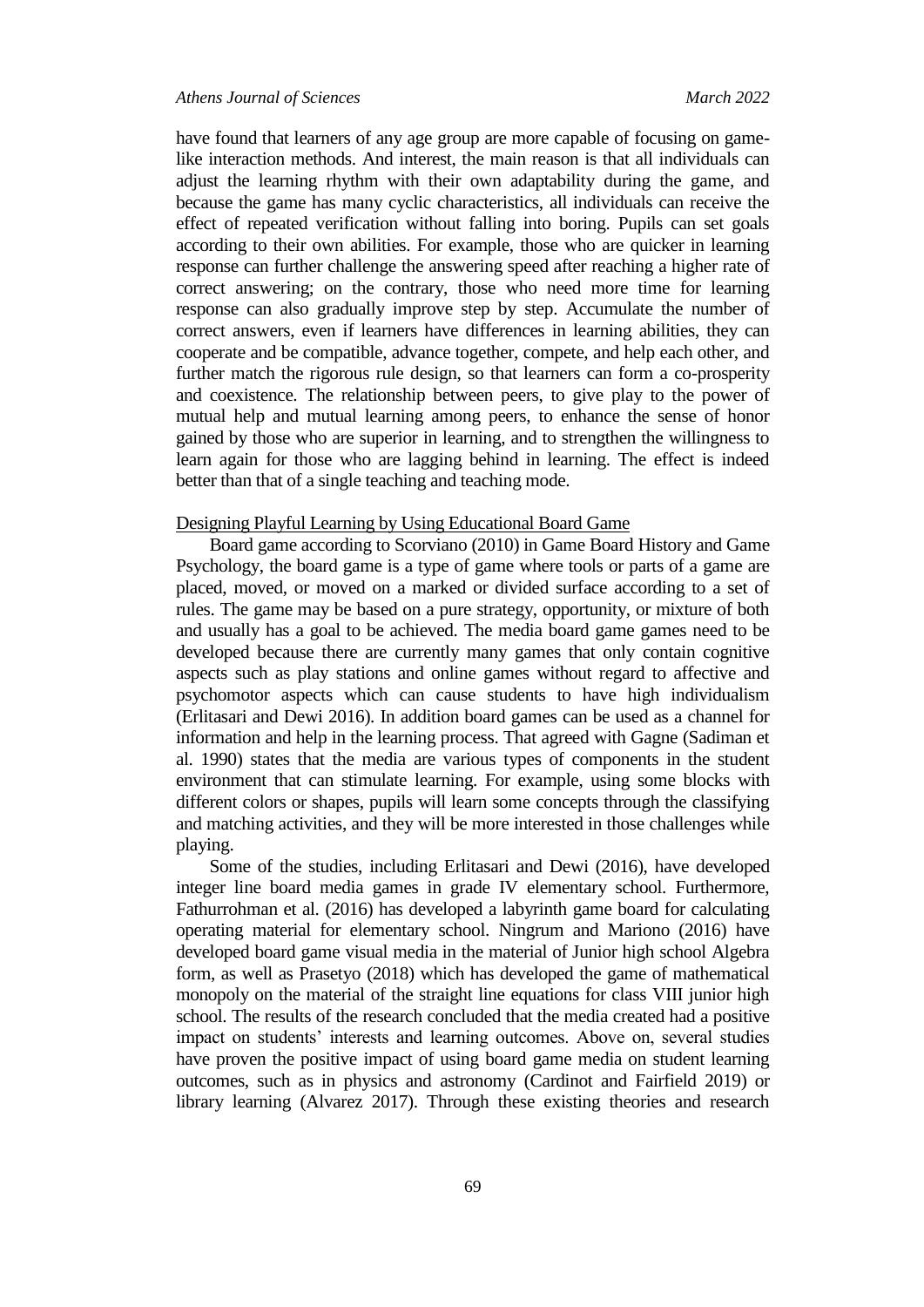results, we know it is worth the development of board game for teaching and learning.

Therefore, it is expected to improve the teachers' PCK who participate in the mathematic board game designing and teaching, and when they join and playing, they will know how the board games facilitate learning interest of pupils. In addition, the board games can also be used as learning tools that are developed based on aspects of validity, practicality, and effectiveness especially for learning mathematics in Algebra material, as well as a means of training questions for the student and can be used by other teachers who can improve Learning Innovation (Andini and Yunianta 2018). So, it is disscussed to integer board game into preservice teachers training (Avdiu 2019, Baranyai et al. 2019, Zsoldos-Marchis 2019, 2020).

For mathematics learning, a meaningful learning task is necessary. Meaningful learning tasks have the following mathematical characteristics, according to Wittmann (2010):

- (i) Elements (entities) are provided, which can be mathematically defined and which are in mathematical relations to each other.
- (ii) The elements can be dealt with using mathematical rules.
- (iii) The mathematical activity has an aim. It therefore always includes the examination of patterns and orders and problem-solving through the use of these structures.
- (iv) The mathematical learning activities need to be a foundation for future learning processes.

In summary, combining teaching aids with mathematical game rules to create an educational board game for pupils to learn in the game is a topic worth researching.

### *Mathematical Fraction Concept Instruction*

#### Fraction Conceptual Development of Pupils

Piaget (1960) pointed out that the cognitive development of children is gradual. He used his theory of children"s cognitive development and designed activities to study children"s development of the concept of fractions, and found that the relationship between the part of perception and the whole and the subdivision of operation; there is great difference between them. Piaget et al. (1960) did a series of studies on the development process of the fraction concept of children aged 3 to 8. At the same time, they also found that children must have the following seven sub-concepts:

- (i) There must be a whole that can be divided in order to have fraction thinking.
- (ii) Fraction contains the limited number of each part, and each part must correspond to the recipient when assigning things.
- (iii) In the sub-segmentation activity, all must be exhausted and there is no remainder.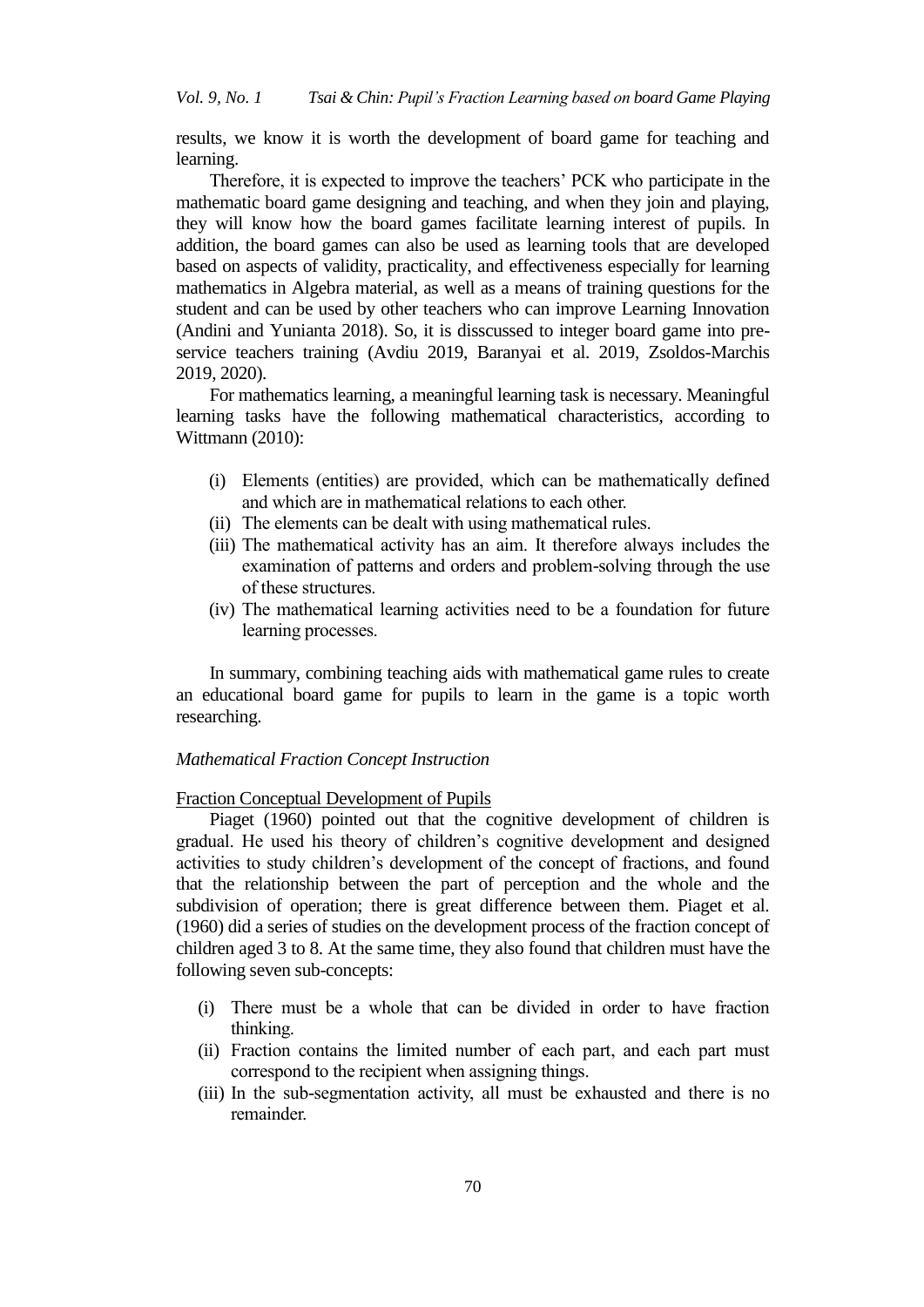- (iv) There is a fixed relationship between the number of parts that the whole is cut into a number of cuts.
- (v) The concept of fractions means that each part after division is equal.
- (vi) When children manipulated part of the subdivided concept, they learned that the subdivided part is a part of the whole. At the same time, this subdivided part itself is also a subdivided whole.
- (vii)Because the fraction comes from the whole, the whole is always the same.

Based on the above, the concept of fraction is established from the experience of dividing into equal parts. Therefore, understanding through manipulating will be an appropriate learning process and be more suitable for the development of pupils.

#### Curriculum Structure of Mathematics Fraction Concept in Taiwan

Fractions often have different usages and interpretations due to different situations. Many scholars have different views on the meaning of fraction. They analyze the cognitive significance of fractions in different problem situations and all advocate that fractions have multiple meanings; some instances are shown in Table 1.

| <b>Scholars</b> | <b>Proposal Year</b>                                                        | <b>Meaning of fraction</b>                                                                                                                                                                                     |  |  |  |  |  |
|-----------------|-----------------------------------------------------------------------------|----------------------------------------------------------------------------------------------------------------------------------------------------------------------------------------------------------------|--|--|--|--|--|
|                 |                                                                             | Propose seven interpretations of rational numbers:                                                                                                                                                             |  |  |  |  |  |
|                 | 1976                                                                        | fractions, decimals, ratio, ordered pairs, quotient,                                                                                                                                                           |  |  |  |  |  |
|                 |                                                                             | measures, operator.                                                                                                                                                                                            |  |  |  |  |  |
| Kieren          | 1980                                                                        | Simplify it into five interpretations: part-whole, ratio,                                                                                                                                                      |  |  |  |  |  |
|                 |                                                                             | quotient, measures, operator                                                                                                                                                                                   |  |  |  |  |  |
|                 | 1988                                                                        | Simplify to: ratio, quotient, measures,                                                                                                                                                                        |  |  |  |  |  |
|                 |                                                                             | multiplicative operators.                                                                                                                                                                                      |  |  |  |  |  |
| Behr et al.     | 1983                                                                        | Seven different meanings of fraction: fraction measures,                                                                                                                                                       |  |  |  |  |  |
|                 |                                                                             | ratio, rate, quotient, linear coordinate, decimals, operator.<br>different meanings of fraction:<br>1. Sub-area of whole region.<br>2. A comparison between a subset of discrete objects and<br>the whole set. |  |  |  |  |  |
|                 |                                                                             |                                                                                                                                                                                                                |  |  |  |  |  |
|                 |                                                                             |                                                                                                                                                                                                                |  |  |  |  |  |
|                 |                                                                             |                                                                                                                                                                                                                |  |  |  |  |  |
|                 |                                                                             |                                                                                                                                                                                                                |  |  |  |  |  |
| Dickson et al.  | 1984                                                                        | 3. A point in number line which line at intermediate point                                                                                                                                                     |  |  |  |  |  |
|                 |                                                                             | between two whole numbers.                                                                                                                                                                                     |  |  |  |  |  |
|                 |                                                                             | 4. The result of a division operation.                                                                                                                                                                         |  |  |  |  |  |
|                 |                                                                             | 5. A way of comparing the sizes of two sets of the objects                                                                                                                                                     |  |  |  |  |  |
|                 | or two measurements.<br>There are five interpretations of fraction:<br>1985 |                                                                                                                                                                                                                |  |  |  |  |  |
| <b>Nesher</b>   |                                                                             |                                                                                                                                                                                                                |  |  |  |  |  |
|                 |                                                                             | part-whole, quotient, ratio, operator, probability.                                                                                                                                                            |  |  |  |  |  |
|                 |                                                                             | Divide into four constructions and eleven meanings:                                                                                                                                                            |  |  |  |  |  |
|                 |                                                                             | 1. The quotient function: contains equal division                                                                                                                                                              |  |  |  |  |  |
|                 |                                                                             | (partitioning), including (extracting), shrinking (shrinking),                                                                                                                                                 |  |  |  |  |  |
|                 |                                                                             | educing.                                                                                                                                                                                                       |  |  |  |  |  |
| Ohlsson         | 1988                                                                        | 2. Rational number: including fractions and measurement                                                                                                                                                        |  |  |  |  |  |
|                 |                                                                             | (measures).                                                                                                                                                                                                    |  |  |  |  |  |
|                 |                                                                             | 3. A binary vector: ratio, intensive quantities, proportion,                                                                                                                                                   |  |  |  |  |  |
|                 |                                                                             | average (rate).                                                                                                                                                                                                |  |  |  |  |  |
|                 |                                                                             | 4. Synthesis function.                                                                                                                                                                                         |  |  |  |  |  |

**Table 1.** *Different Views of Scholars of Fractions*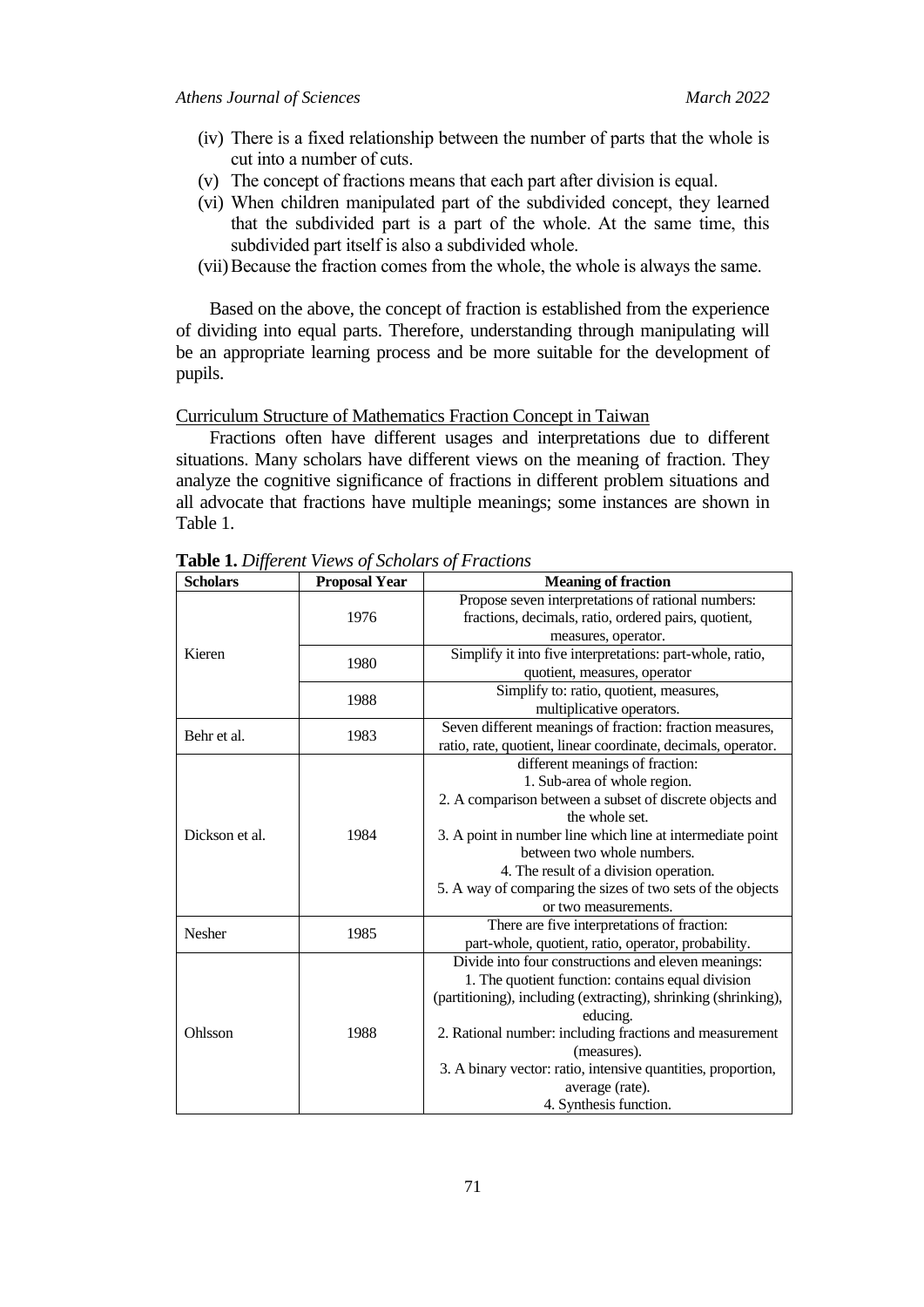# *Vol. 9, No. 1 Tsai & Chin: Pupil"s Fraction Learning based on board Game Playing*

The meanings of fraction are various depend on what situation we want to describe, such like sub-sets/all sets, the result of division with two integers, ratios, averages,…etc. In the syllabus of primary school stage in Taiwan, which ages of pupils will learn the different meanings of fraction shown in Table 2.

| <b>Concept of fraction</b>                                                    | <b>Content Example</b>                                                                                                                                                                                                          | <b>Grade</b><br>(pupil's age)             |
|-------------------------------------------------------------------------------|---------------------------------------------------------------------------------------------------------------------------------------------------------------------------------------------------------------------------------|-------------------------------------------|
| Divide Equally                                                                | How to divide 9 candies among 3<br>students fairly?                                                                                                                                                                             | Grade 2<br>(about 7 years<br>old)         |
| Part/All                                                                      | How to describe the result: A pizza is cut<br>into 8 pieces, and Tom eats 1 of them.<br>How many pizzas does Tom eat?                                                                                                           | Grade 2<br>(about 7 years<br>old)         |
| Addition and subtraction<br>with fraction                                     | While the same denominators:<br>$1/8 + 3/8 = ?$<br>While the different denominators:<br>$1/4 + 1/8 = ?$                                                                                                                         | Grade 3-5<br>$(about 8-11)$<br>years old) |
| proper fraction, improper<br>fraction, fraction with<br>integer               | Proper fraction is less than 1;<br>Improper fraction is bigger than1<br>without integer;<br>All improper fraction could be convert<br>as proper fraction with integer.                                                          | Grade 4<br>(about 9 years<br>old)         |
| Equivalent fraction                                                           | $3/5 =$ (?) /10, what number should<br>be written in?                                                                                                                                                                           | Grade 4<br>(about 9 years<br>old)         |
| The fraction is a number/a<br>point on the number line                        | Draw a point on the line to show 2/6 ?                                                                                                                                                                                          | Grade 4<br>(about 9 years<br>old)         |
| The result of integer<br>division                                             | The result of the division is expressed as<br>a fraction while the division of two<br>numbers cannot be divided into an<br>integer, for example, $3\div 9=3/9$                                                                  | Grade 5<br>(about 10)<br>years old)       |
| Average (including rate)                                                      | Use fractions to express the result of<br>comparing two measurement units with<br>one of them as the benchmark. For<br>example, rate is the result of comparing<br>length and time.                                             | Grade 6<br>(about 11<br>years old)        |
| The ratio in the<br>ratio/scale/ratio/comparison<br>amount ÷ reference amount | When the result of comparing two sets<br>or two measures, the representation of<br>the scale and the ratio are expressed in<br>$p/q$ , the meaning of the fraction is the<br>result of the comparison of the two<br>quantities. | Grade 6<br>(about 11<br>years old)        |

**Table 2.** *Different Meanings of Fraction and Learning Age in Taiwan*

In order to be transformed into teaching guidelines for teachers, the syllabus of mathematics is written into learning performance and learning content. Content about fraction is excerpted as in Table 3.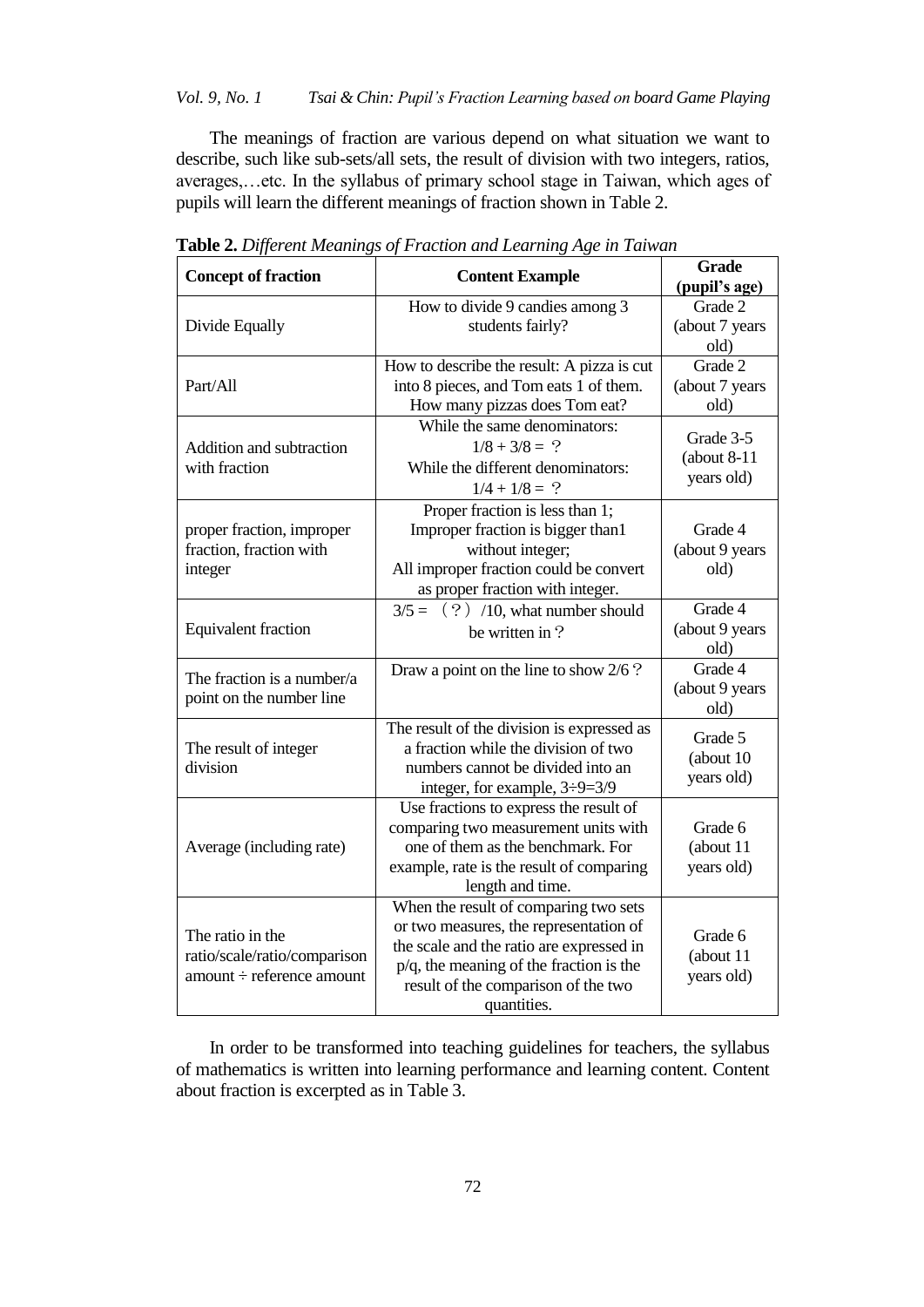| Grade (age)  | <b>Learning content</b><br>code & describe                                                                                                                                                                                                                                                                                                                                                                                                                                                                                                                                                                                                                     | <b>Learning performance</b><br>code & describe |
|--------------|----------------------------------------------------------------------------------------------------------------------------------------------------------------------------------------------------------------------------------------------------------------------------------------------------------------------------------------------------------------------------------------------------------------------------------------------------------------------------------------------------------------------------------------------------------------------------------------------------------------------------------------------------------------|------------------------------------------------|
| Grade $1(6)$ | None                                                                                                                                                                                                                                                                                                                                                                                                                                                                                                                                                                                                                                                           |                                                |
| Grade $2(7)$ | N-2-9 Problem solving: segmentation<br>fairly. Focus on operational activities.<br>Divide pre-experience. Understand the<br>meaning and method of equal splitting.<br>To guide the pupils to discover the<br>relation between the problem and the<br>multiplication in the problem-solving<br>process.<br>N-2-10 Recognition of essential fraction:<br>Through manuplating activities<br>(origami as an example), guide the<br>pupils trying to describe with fraction,<br>like seeing the half of all and say that<br>be "one-second", or try to use the word<br>"one-forth", "one-eighth" to describe<br>what they see in the graph if there is<br>not fill. | n-I-6 Recognizes the unit<br>fraction.         |

**Table 3.** *Curriculum of Fraction in Primary School Grade 1-2 in Taiwan*

This study is based on the fraction concept of grades 1-2 in Taiwan primary school stage as the learning objective. Therefore, only part of the required syllabus is listed. The learning goal of this stage is to communicate the meaning of fractions, that is, to understand the meaning of fractions and the naming of fractions, that is, to be able to write "1/4" and say "1/4" of the learning goals. In particular, the reading of fractions in English is to read the numerator first and then the denominator, but in Taiwan, the reading method is to read the denominator first and then the numerator. Students are expected to confirm all the cuts first, and then judge the number of parts. This part sometimes allows students to write wrong fractions or wrong reading. This part will be explained later when there is a chance.

### Lack of Game-Based Fraction Learning and Board Game Designing

After collecting board games in Taiwan, they are related to the "Number", "Amount", and "Shape" mentioned in the mathematics curriculum. These board games are related to mathematical concepts. We call this type of board games as "Mathematics Board Games". There are many kinds of mathematics board games. Basically, the activities that determine the winner by counting fractions, although required calculation experience to be carried out, but we excludes choices that only have this nature. The mathematics board games we referred to activities that can learn mathematical concepts during the game playing, or solving problem with mathematical concepts. Take the themes of number, amount, and shape to illustrate:

(1)Number- "COWABANGA": The situation is to go surfing with his own cow. The players need to control the height of the wave with the number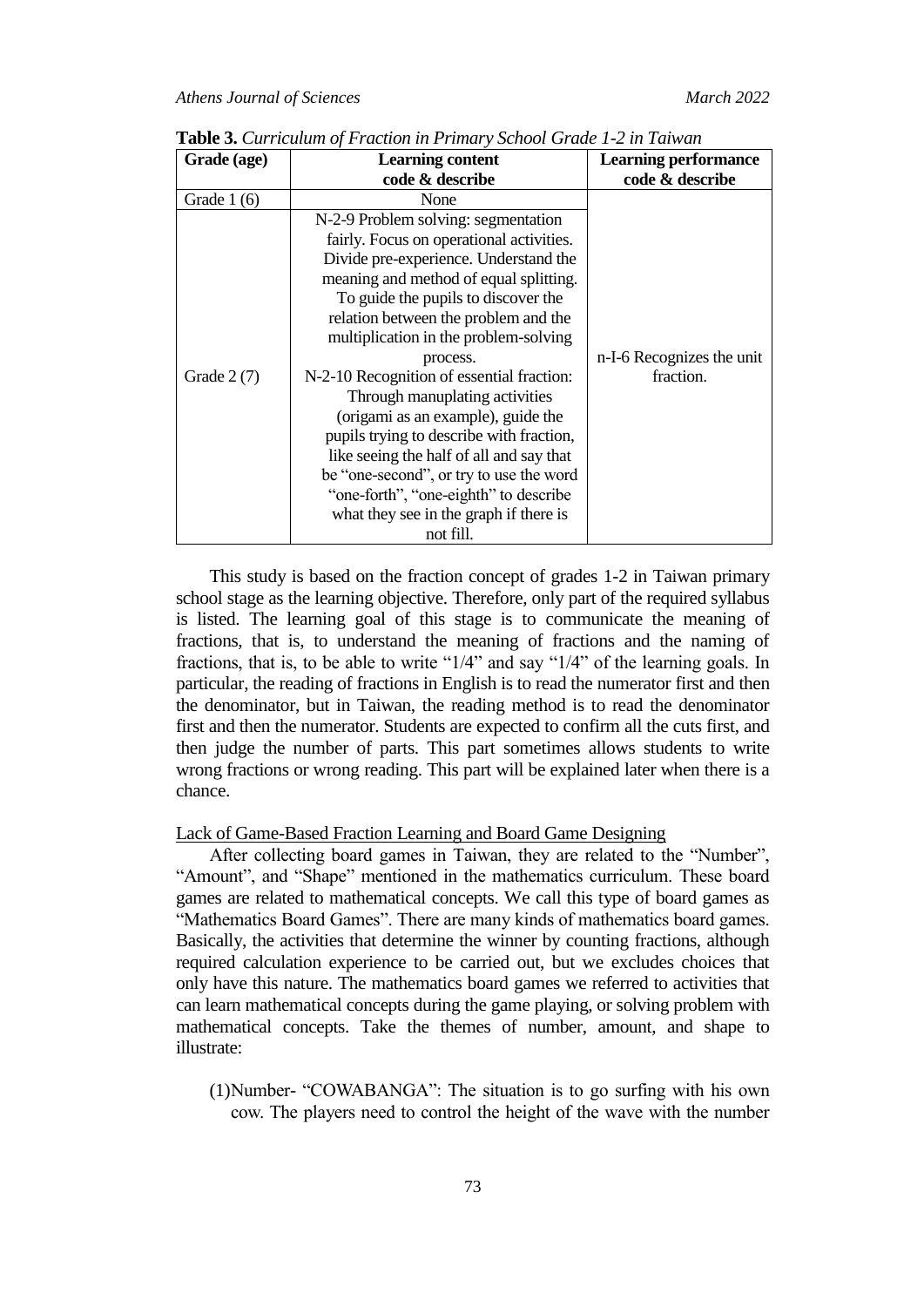poker card in their hands to avoid dangerous factors in the sea and avoid injury. This board game tests the player's ability to calculate the addition of integers. When the board game is set in the retreat phase, it tests the player"s ability to calculate the subtraction of integers.

- (2)Amount- "Noah"s Ark": The game consists of actual, reduced animal models with different weights, and cards with animal photos. The player draws a card from the animal cards, and selects the correct animal from the animal pile according to the pattern and name on the card. Since animals are different in size and weight, pupils must maintain the balance of the Ark, so they must be carefully placed on Noah"s Ark each time, and then the next pupil will draw cards to continue the game. The test is the feeling of weight.
- (3)Shape- "Geistesblitz": This board game contains five small models of different colors and tools, as well as some pictures of playing cards. In each round, a player draws a card from the card pile and puts it on the table, because the shape and color shown in the card may not be the same as the actual tool. Only one option in each card will be the same as the actual tool, the player must grab the only same tool as fast as he/she can, the winner can get a point, and then continue to the next round. This board game tests the players' quick judgment on shape and color.

There are no board games about fractions. For example, "Splittissiuo" is a board game. The game is created with round cards, which is marked with a pizza sliced in eight equal parts. There are 0,  $1/8$ ,  $2/8$ ,  $3/8$ ,  $4/8$ ,  $5/8$ ,  $6/8$ ,  $7/8$ ,  $8/8$  cards, if the player can combine the two cards on the table into a whole pizza, then the player can get the card back and get the scores of the game; or you can find three cards and combine them into a merged relationship.

But for the fraction board games collected so far, pupils cannot play the game if they did not have essential concept of fraction before. For example, in the rules of "Splittissiuo", how do students know which two round cards can be combined into a whole one? What about the complete drape? These mathematical concepts require experience and guidance, as well as prior experience in reading the information on the chart. Therefore, this type of game is suitable for mathematics exercises. If it is used in mathematics teaching, there will still be some shortcomings.

Although it is not possible to collect all the board games to analyze and research, it is probably understandable why no board games related to the preliminary concept of fractions in this research can be found. Because the recognition of the fraction comes from the establishment of the relationship between the total amount and the part being cut, it is difficult to emphasize the whole amount and part of the amount from the game image if there is no cutting mark.

Therefore, this research attempts to enable pupils to observe the proportion of the partial amount to the overall amount from the previous experience of dividing and equalizing in the process of the game, try to describe these phenomena that are less than 1, and learn to express it in fractions.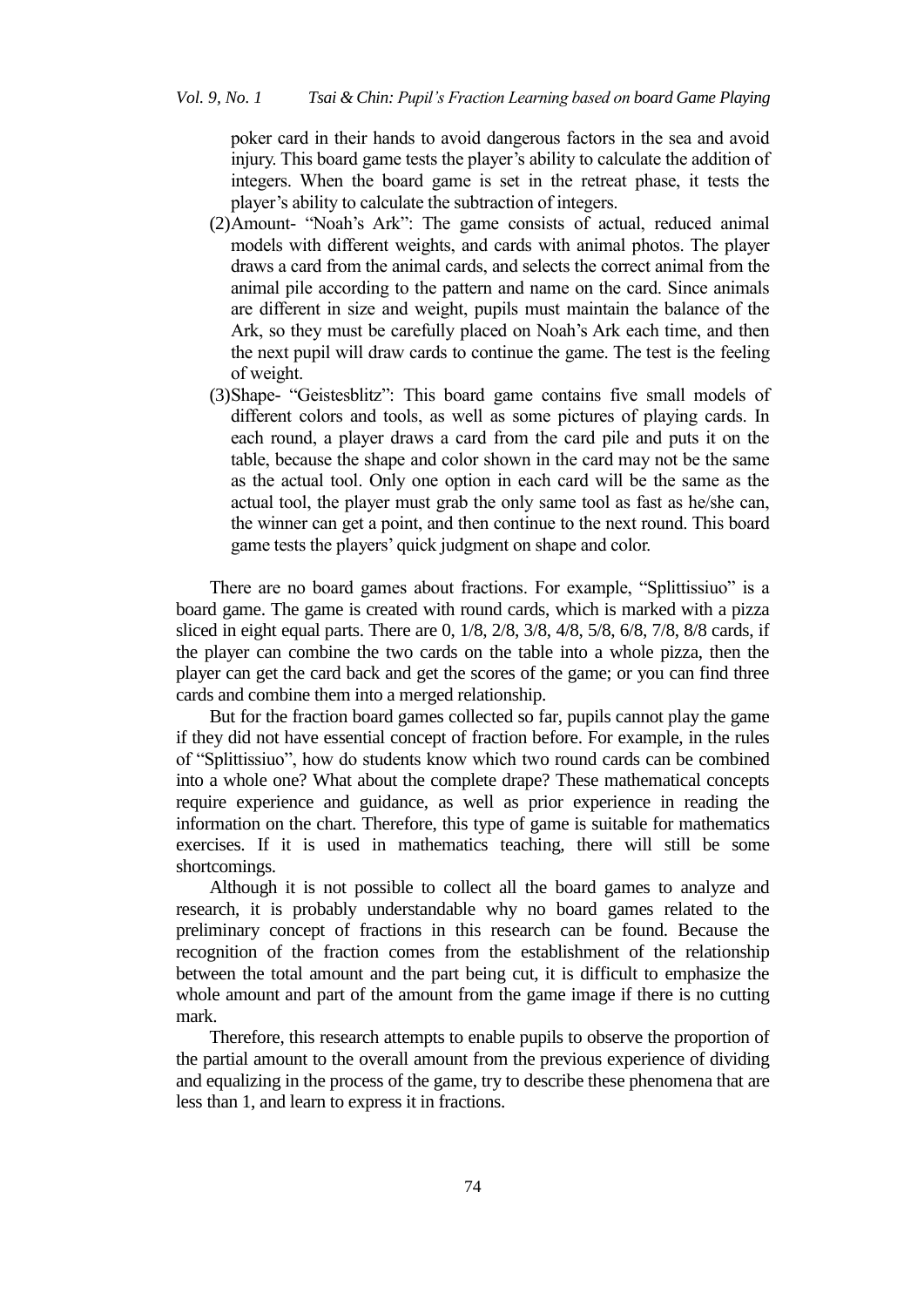#### **Materials and Methods**

### *Design the Board Game with Fraction Concept Guiding*

For learning with manuplating and playing, we must create board game that is a situation to enhance pupils to describe with fraction. As the learning goal of knowing fraction, pupils need to "listen", "speak out", "read" and "write" as the learning performance. So we try to set the game rule to make sure pupils could win the game if they described with fraction correctly.

How to accomplish the goal of essential fraction learning? We divide the goal into several abilities to show:

- (1)We still can count and state, while the amount less than integer 1.
- (2)Even all the appearance of amount are less than integer 1, we can arrange them according the amount and describe the result with symbols or numbers.
- (3)Through the manuplating arrangement, pupils could experience the meaning of fraction with amount.

So we try to design the board game that pupils could arrange intuitively and must to describe correctly to win the game as to achieve the learning goal.

#### *Board Game Playing and Teaching*

Instead of offering the definition, we expected pupils learn the essential fraction through observing and generalizing, not by reciting proficiently. We need to reduce the expectation for pupils to learn these just by listening to statement in the classroom, but to understand the meaning of these fractions, whether the denominator or the numerator represent. We must guiding carefully to avoid tell the definition of fraction directly and encourage pupils to describe what they see and to think how to state.

There are eight teachers who teach in primary school join into the research since board game designing, we will observe from them whether there is any change in their views on fraction teaching before and after. In addition to observing the learning effectiveness of pupils after board game learning, we also observed how teachers integrate board game activities into teaching. The teachers come from two different schools in Taichung, Taiwan. There are two teachers in School A (one is a 6th grade teacher, one is a 1st grade teacher), six are B school teachers (two are 1st grade teachers, one is a 2nd grade teacher, one teacher in grade 3, one teacher in grade 4, one teacher in charge of science teaching in grades 5 and 6).

### *Assessment for Board-Game Learning*

In order to be used in classrooms, we hope that the design of this math board game can enhance students' interest in learning and have learning effects.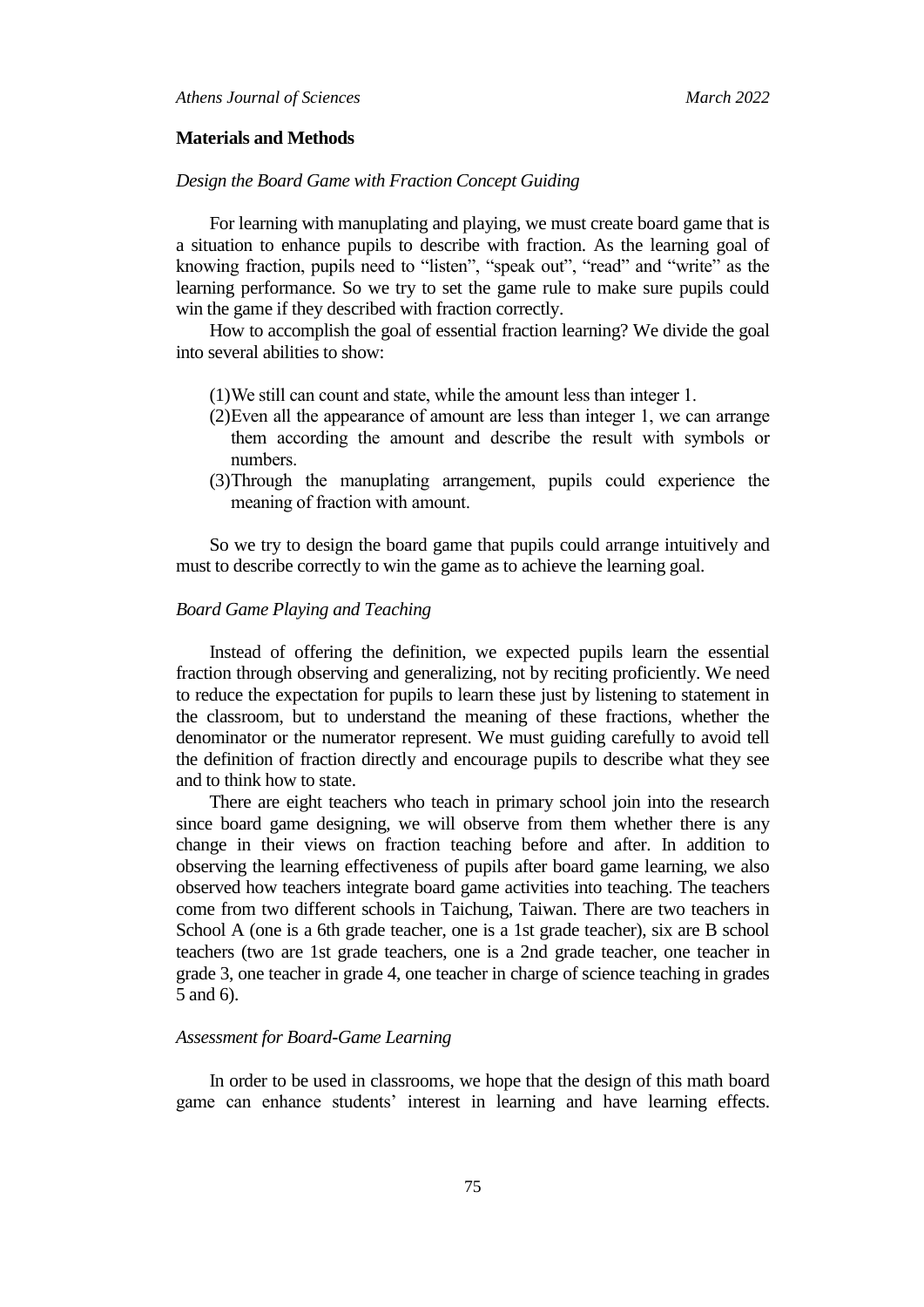Therefore, we hope to understand the effectiveness of students" learning through some tests and interviews, and whether students' interest in learning has improved.

### Learning Effectiveness

We have made two tests, one as a pre-test to examine the students' previous experience before learning; the other as a post-test to evaluate the effectiveness after teaching and learning (Figure 2). The samples come from the primary school grade 1 to 6 (about 6 to 11 years old). The purpose is to test the pupils" ability to use symbols to represent images. Therefore, most of the questions in the test are represented with pictures and fewer words. To reduce the confusion of students answering questions, the answers are mostly design as multiple-choice or filled-in questions, without narrative questions.

**Figure 2.** *Pre-Test and Post-Test*



The pre-test is mainly to test the children"s ability to use symbols to describe image representations, such as Figures 3-5.

**Figure 3.** *'2.Which one represents "6" ?Make a √on your answer'*<br>2.下→面→部→偏: 圖→是←表→示← 「6」 ? ( 選↓擇→題→ ・ 在→□中! 打→√ )

|  |  | 不:知道: |
|--|--|-------|

**Figure 4.** *'5. Which one represents*  $6 \div 2$ *" ? Make a*  $\checkmark$  *on your answer'* 5.下長面影哪を個計圖を是と表る示と「6÷ 2 」 ? ( 選ら擇を題を, 在を□中を打き√ )

| As the same and the second of the same same of the same of the same of the same of the same of the same of the same of the same of the same of the same of the same of the same of the same of the same of the same of the sa |  |      |  |        |  |  |
|-------------------------------------------------------------------------------------------------------------------------------------------------------------------------------------------------------------------------------|--|------|--|--------|--|--|
|                                                                                                                                                                                                                               |  |      |  |        |  |  |
|                                                                                                                                                                                                                               |  | ---- |  | 不》知:道》 |  |  |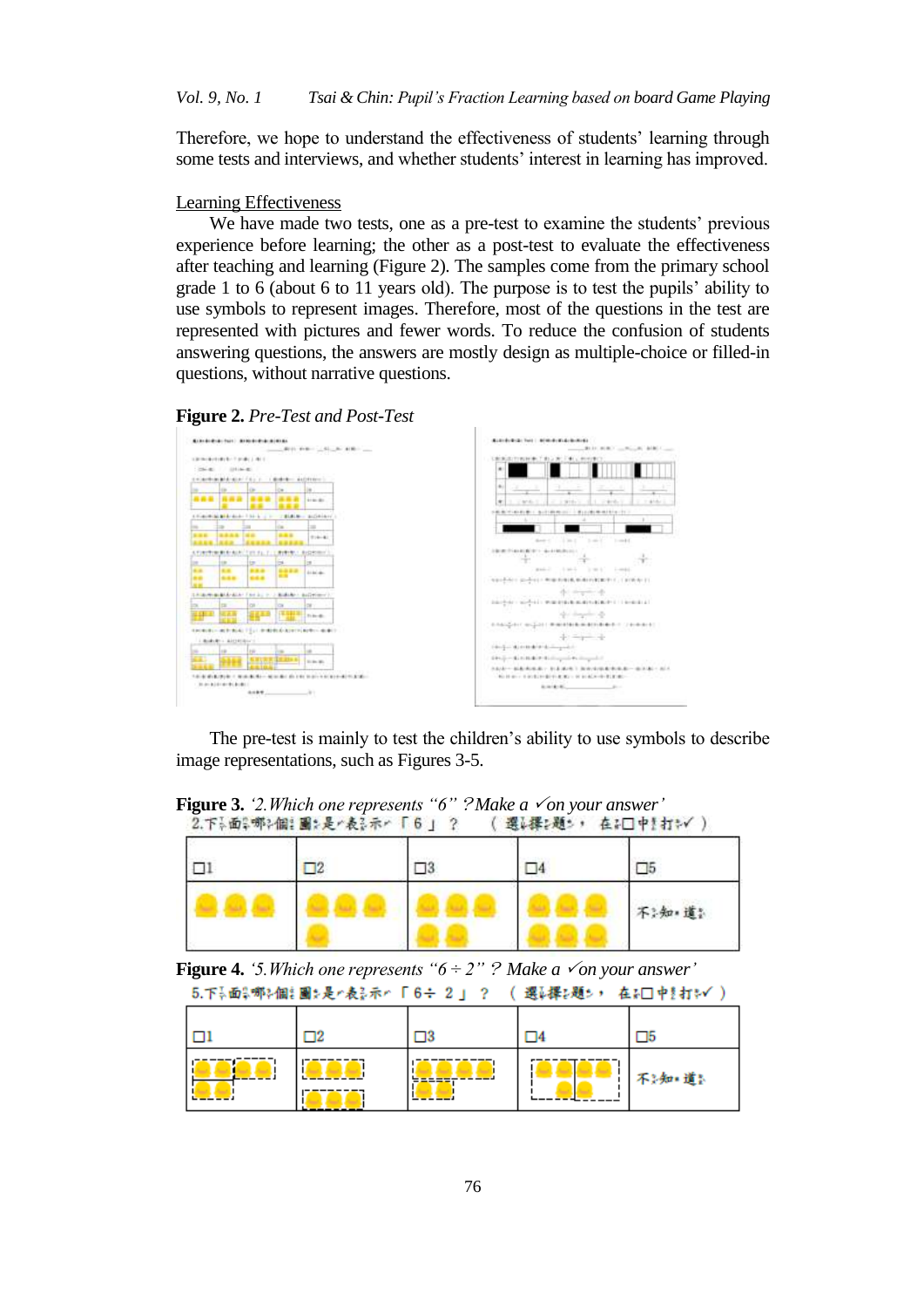**Figure 5.** *'6. Which one represents*  $\frac{a}{4}$  " ? Make a  $\checkmark$  on your answer'

|     | 選ぶ探び返さ, 在シロ中!打いく) |  |       |
|-----|-------------------|--|-------|
|     |                   |  |       |
| --- |                   |  | 不:知道: |
|     |                   |  |       |

The pre-test is mainly to test the pupils' ability to record image representations with numerical symbols, such as in Figure 2, '2. Which one represents "6"?' Make a  $\checkmark$  on your answer.' And in Figure 3, '5.Which one represents "6  $\div$  2"? Make a  $\checkmark$  on your answer' is used to evaluate whether students can use numbers and calculations to represent the meaning of the images. "6. Which one represents " $2/4$ "?" is to assess whether students have the ability to represent images with fractions, as shown in Figure 4.

All the pre-test items can be distinguished into five dimensions, to know how pupils treat the arithmetic representation, shown in Table 4.

**Table 4.** *Dimensions of Pre-Test*

| Characterization of                                                         |       |       |       |                            |       |  |  |
|-----------------------------------------------------------------------------|-------|-------|-------|----------------------------|-------|--|--|
| Counting<br><b>Division</b><br>Addition<br>Multiple<br>Fraction<br>Interest |       |       |       |                            |       |  |  |
| Item <sub>2</sub>                                                           | Item3 | ltem4 | Item5 | Item1<br>Item <sub>6</sub> | Item7 |  |  |

In the test after board game learning, we want to know whether pupils can use fraction to represent graphics, such as "1. Write a number so that the result has the same meaning as the figure, and write the spell of the fraction.' The numerator of the answer is both 1. Will the children"s observation of the image misunderstand the number of divisions instead of the number of parts after division? "2. Sort the codename with the amount of each figure' is to test whether the children's intuitive comparison of the amount is correct. "3. Sort the fraction below: 1/2, 1/4, 3/8 without figure" is to observe whether students have a correct understanding of the amount expressed by the fraction. These are examples of test questions, and each question design has indicators to be observed (Figures 6-8).

**Figure 6.** *Post-Test "1. Write a Number so that the Result has the Same Meaning as the Figure, and Write the Spell of the Fraction"*1.請う寫5出:下5面5的2團2「「寫5」 與レ「一讀2」 作8什么麼2?

| $\sim$ and the secondary in the secondary secondary $\sim$ and the secondary contract of the secondary of $\sim$<br>圖封 | ------- |      |      |      |  |
|------------------------------------------------------------------------------------------------------------------------|---------|------|------|------|--|
| 寫訓                                                                                                                     |         |      |      |      |  |
| 讀詞                                                                                                                     | 分;之*    | 分;之* | 分5之* | 分;之* |  |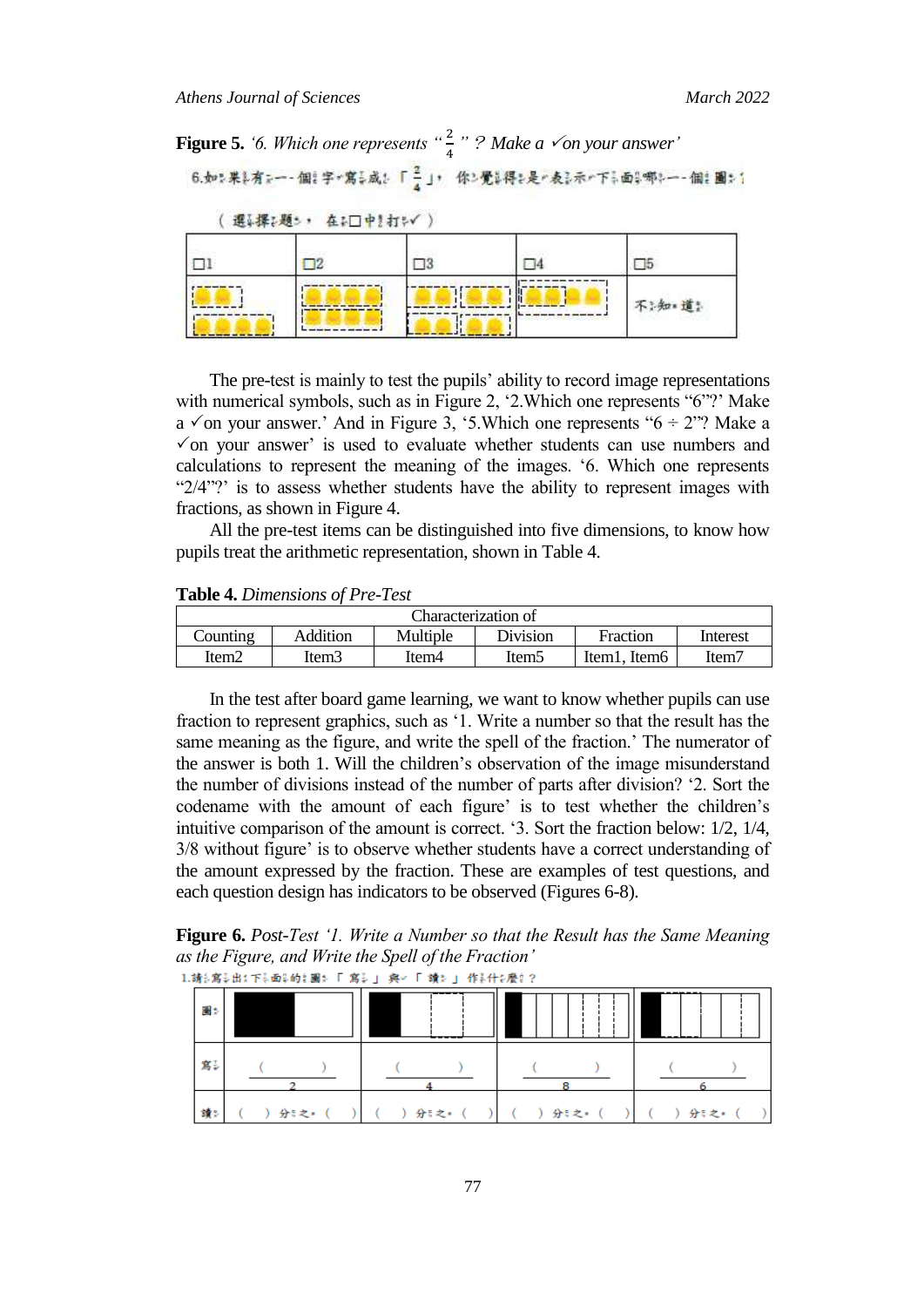**Figure 7.** *Post-Test "2. Sort the Codename with the Amount of Each Figure"* 2.請与將:下引面引的主圖シ,由示大本排印到か小言。 (寫言上を號の碼中就言可さ以一了き)

| $=$<br>≡ |  |
|----------|--|

**Figure 8.** *Post-Test "3. Sort the Fraction Below: 1/2, 1/4, 3/8 without Figures"* 3.請知將:下品面品的?數5字,,由正大部排4到2小品。



About the concept of fraction in the post-test, to know how pupils treat the arithmetic representation, shown in Table 5.

**Table 5.** *Dimensions of Post-Test*

| Fraction |       | Amount<br>Numerator<br>Denominator |           |                   | Fractions      |        |                   |
|----------|-------|------------------------------------|-----------|-------------------|----------------|--------|-------------------|
| Writing  |       |                                    | Comparing | Comparing         | Representation | Reduce | Expand            |
| Item1    | Item1 | ltem4                              | Item2     | Item <sub>3</sub> | Item5          | Item7  | Item <sub>8</sub> |

Learning Interest

There is only one question on the pre-test and post-test to investigate students' interest in mathematics and board games. In the pre-test, students are asked to give mathematics an "interest level" of 10 points to represent their favorites, and 0 points to dislike them very much; in the post-tests, It is to let students have an "interest score" for math board games. A score of 10 means that they like it very much, and a score of 0 means that they hate it. We then conducted interviews with several school children based on the pre- and post-tested learning effectiveness and interest scores. The distribution of the number of interviews is shown in Table 6.

**Table 6.** *Distribution of Students Interviews*

|               | High achievement<br>Low achievement |  |  |  |  |
|---------------|-------------------------------------|--|--|--|--|
| High interest |                                     |  |  |  |  |
| Low interest  |                                     |  |  |  |  |

\*Achievement refer to the test grade of pupils, high will be the lead of 25%, and low will be last 25% of samples.

\*Interest refers to the questionnaire result.

The sample of students in our study comes from two different schools in Taichung, Taiwan. The sample of the number of students in each school and each grade is shown in Table 7. Among them, the fourth grade children cannot cooperate with the implementation of the time, so this study did not receive any information. I hope there is a chance to add more in the future.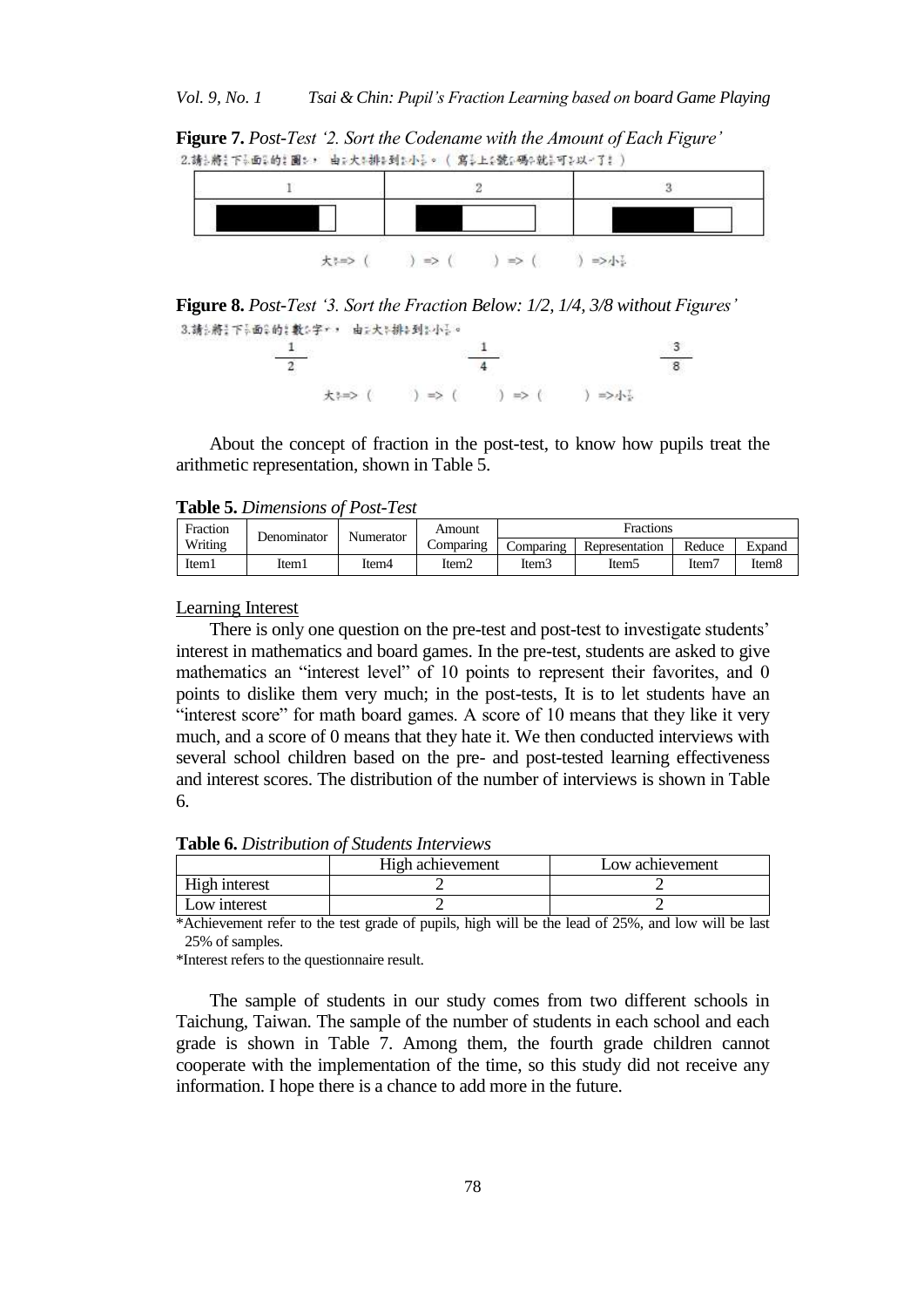| School\Grade |   |                |  |  |
|--------------|---|----------------|--|--|
|              | - |                |  |  |
|              |   |                |  |  |
| Total        |   | $\overline{ }$ |  |  |

**Table 7.** *Pupil Sample Distribution*

### **Results and Discussion**

#### *"Pull the Fraction Wall Down" - The Board Game of Fraction Design*

(1) The teaching aids used in the board game include 20 cards in two colors, and the colors and amounts displayed on each card are unique and non-repetitive; there are also fraction rulers designed with equal divisions, and 36 black fraction cards include 0/8, 1/8, 2/8, 3/8, 4/8, 5/8, 6/8, 7/8, 8/8, per number 4 cards (Figure 9).

**Figure 9.** *Fraction Ruler and Color Card (1/8 Ruler, With Card, 1/4 Ruler)*



(2) Before the start of the game, each participant can choose five of the 20 cards, whether blue or green, and according to the amount displayed on the card, put the cards from the left to the right according small to large. When encountering the same amount, treat the blue cards as small and green as the big one. At this time, it is not possible to use fractions to describe the amount of these cards.

Next, put the card into the tool-fraction rulers, and a correspondence will appear. Participants can see that a card is divided into 8 grids, and the colored area occupies part of the grid. The description of this card can be described as a fraction. For example, when the card in Figure 8 is placed on the ruler, it can be seen that the spell of this card is one-eight (1/8).

(3) Design and learning: The goal of learning is to cultivate pupils" ability to "listen", "speak" and "read" in fractions. Therefore, these learning goals are integrated into the design of the rules of the game. In "Pull the Fraction Wall Down", each pupil has 5 fraction rulers of eight-division scale, 1 fraction ruler of four-division scale, and 1 fraction ruler of two-division scale. There are three types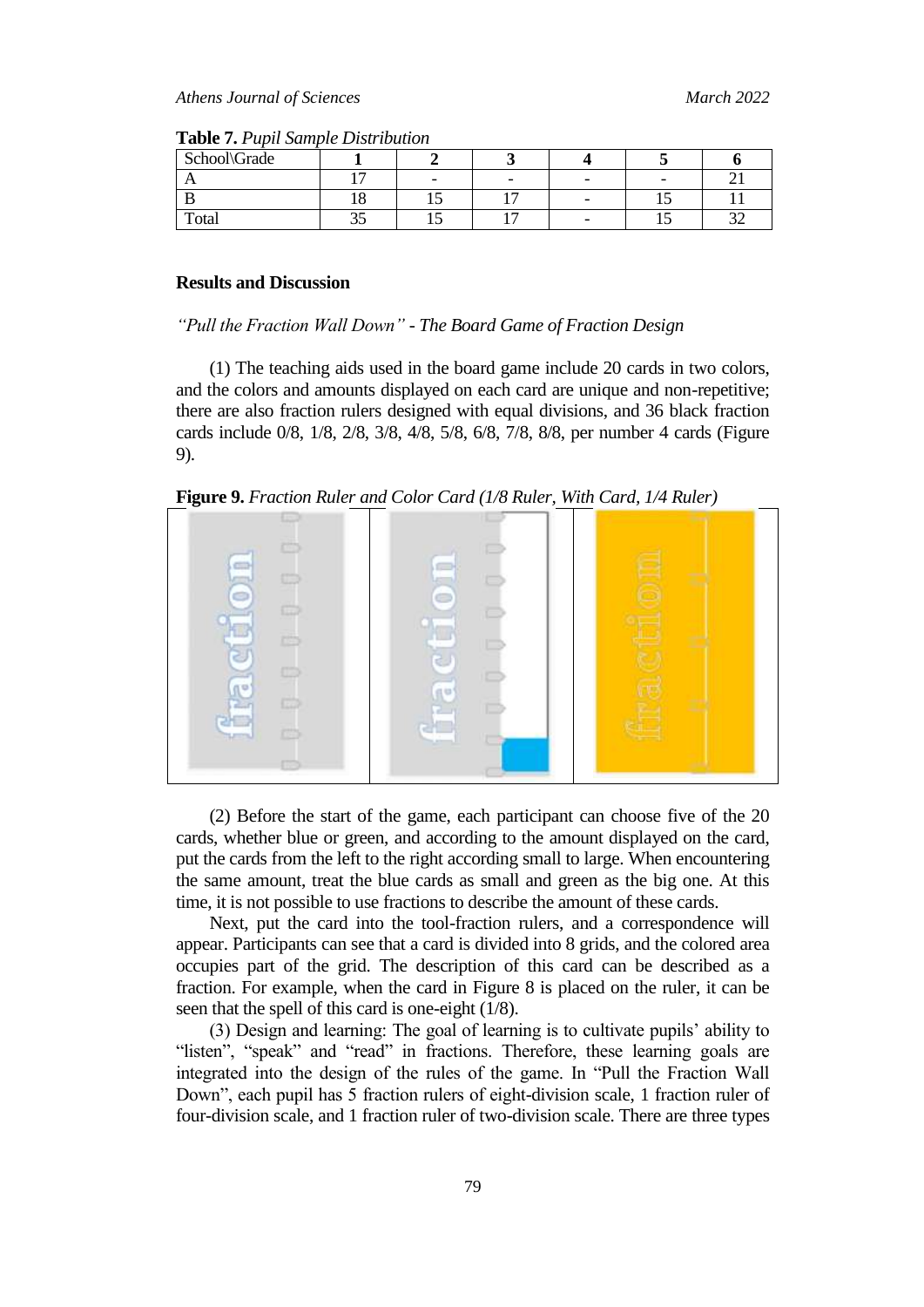*Vol. 9, No. 1 Tsai & Chin: Pupil"s Fraction Learning based on board Game Playing*

of fraction cards: green, blue, and black, each Color cards have 0/8, 1/8, 2/8, 3/8, 4/8, 5/8, 6/8, 7/8, 8/8, so there are 10 cards in each of the three colors For fractions cards, pupils can choose five of the blue, green or mixed cards and put them in their own fractions rulers. The cards are facing and placed from left to right according to their amount. Therefore, only they know the correct spell (fraction) of this card. (Reading), these fractions are like a wall to protect yourself, the winner of the board game is the one who did not fall at the end. If you want to pull down the fraction walls of other players, you have to speak the fractions walls of other players. If your fraction wall is spelled, the fractions wall will be pulled down. We expect pupils to learn fractions in these activities.

*Teaching Implement (Figure 10)*

**Figure 10.** *Flow Chart of Teaching Implement*



(1) In the past, when teachers in Taiwan taught mathematics, they emphasized the definition of mathematical symbols. For example, "a/b is meant that the "a" parts of 1 divided into "b" parts". Students often ignore the "parts be divided into" when practicing reading. The habit of observing and reading out the part of the quantity first, so we expect that in the board game activities, we expect pupils to observe the equal ruler to cut the card into 8 equal parts, and then observe how many equal parts the color occupies. Speak out the denominator first, then the numerator, and finally you can say the correct fraction. But sometimes teachers still use direct teaching methods to make the game go smoothly, for example:

*Student G1: Teacher, I don"t know what the spell of this card is? Teacher T3: Look, this card occupies three of the eight, so its spell is three-eighths.*

We expect teachers to guide the recognition of fractions in a guiding way. Therefore, we hope that when the children cannot tell the correct fractions during the board game, the teachers will first guide the pupils to understand the scales they use and confirm the denominator. Then, look at the numerator, that is, the number of squares that the color occupies, and combine the denominator and numerator to form the correct fraction as a spell, extending from the correct spell rules to the correct fraction reading.

(2) The rule design of the board game is to sort the cards by size before performing activities. Therefore, students can guess the correct card spells by this rule, for example, between three-eighths and five-eighths cards, except Outside of the special rules card, it should be four-eighths. Let the children experience the relationship between the actual size sorting and the fractions sorting. When comparing with the denominator fraction, the larger the numerator, the larger the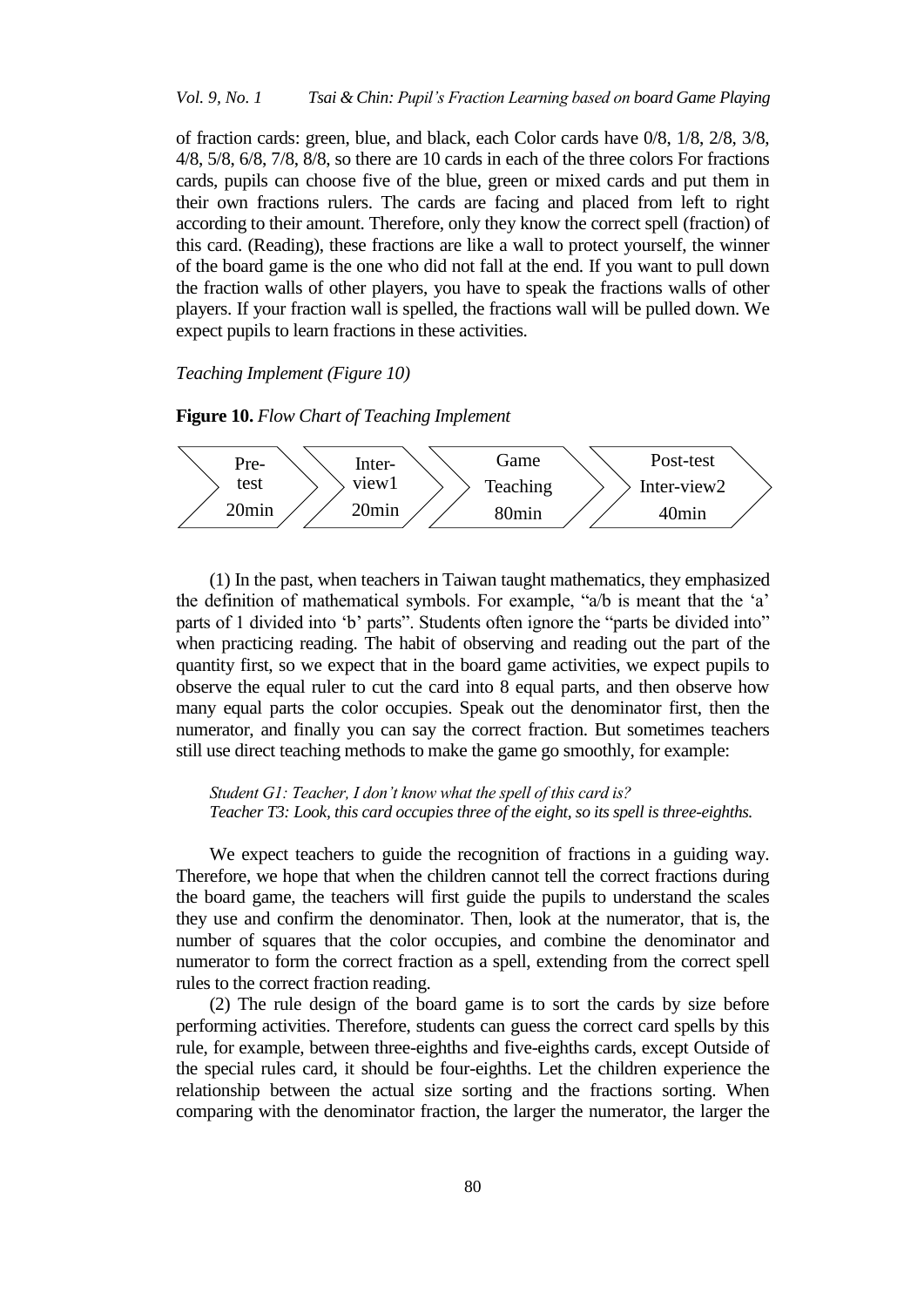fraction. But when the teacher wants to assist the children, he directly brings the relationship between the fraction into the game guide, for example:

*Teacher T4: Dear, what's the middle between 3 and 5? So how much is between threeeighths and five-eighths? You are really good, and you will know what spell to use to attack this card next time.*

Although the teacher"s guidance is quite fast, it ignores the guesswork of the pupils. The number of integer points is indeed the ordinal number of 3, 4, 5..., but it is not helpful in establishing the sense of the quantity of the fraction. For example, if when he is using a four-equivalent ruler, when a four-eighths card is put into the four-element ruler, the fractions that will appear should be twoquarters. At this time, the pupils follow the teacher"s Guiding, answering fourquarters, which is not surprising. Therefore, we expect the teacher to guide the students to guess the amount of change before interpreting the fractions. For example: "Boys and Girls, this eighth grid is full of three grids, this eighth grid is full of five grids, which card will be between the situation? There are four squares in the eight squares? Two squares in the four squares? So what is the fraction spell of this card?" Let the pupils experience the inference of the quantity and the reading of numbers at the same time.

(3) In the process of preparing lessons, the teacher believes that it does not take too much time to learn the unit fractions that numerator is 1, because the denominator can be confirmed by cutting the items into several equal parts, and the numerator can be confirmed by taking out several equal parts. The points experience goes to the points of the denominator and numerator, and it does not take much time to learn. Since the education of primary schools in Taiwan is a staged education, the six grades of primary schools are divided into three stages. Each stage will be reclassified and teachers will be reassigned to teach mathematics. The advantage is that students can adapt to different situations. For group opportunities, you can also try different learning methods and learning environments, but the mathematics curriculum is continuous, and the conclusions of learning will not vary from person to person. Therefore, if the learning fractions is an integer for the learning fractions, then the pupils will learn the concept reached is not a partial quantity of the whole quantity, but an explanation of the proportional relationship between the large whole and the small whole, and the pupils do not know what that means. We emphasize the correct reading of practice fractions, which is a conventional way, so we have integrated into the spells of the magic world. After all, if the spells are misspelt, their magic will not be able to achieve their wishes.

#### *Learning*

### In the Learning Achievement Part of the Fraction

In the pre-test, we designed some questions to examine some of the students' pre-learning experience, such as knowing the fractions, counting numbers, knowing the signs of addition, knowing the signs of multiplication, knowing the signs of division, knowing the signs of fractions, etc., corresponding to each grade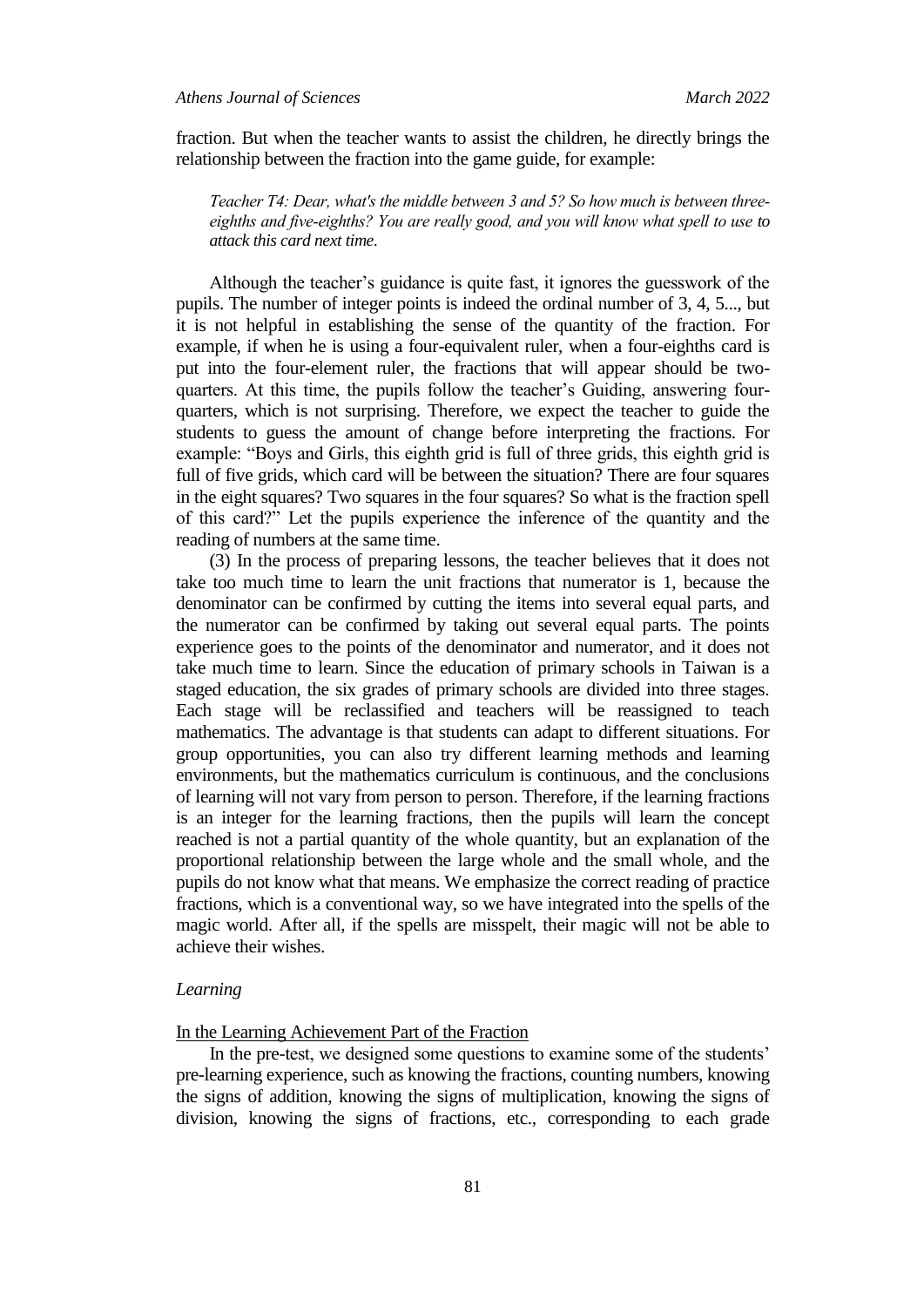performance, expressed in terms of correct answer rate (number of correct answer samples/number of subjects), and the results are shown in Table 8.

| <b>Item</b> |    | <b>Heard</b>     | <b>Characterization of</b> |                 |                 |                 |                |  |  |
|-------------|----|------------------|----------------------------|-----------------|-----------------|-----------------|----------------|--|--|
| Sch-        | N  | <b>Fractions</b> | <b>Counting</b>            | <b>Addition</b> | <b>Multiple</b> | <b>Division</b> | <b>Fractio</b> |  |  |
| Gra         |    |                  |                            |                 |                 |                 | n              |  |  |
| $A-1$       | 17 | 76.5%            | 94.1%                      | 82.4%           | 5.9%            | 35.3%           | 11.8           |  |  |
| $B-1$       | 21 | 77.8%            | 88.9%                      | 100%            | 11.1%           | 27.8%           | 33.3%          |  |  |
| $B-2$       | 18 | 86.7%            | 100%                       | 93.3%           | 40.0%           | 26.7%           | 33.3%          |  |  |
| $B-3$       | 15 | 94.1%            | 100%                       | 94.1%           | 41.2%           | 76.5%           | 47.1%          |  |  |
| $B-5$       | 17 | 100%             | 100%                       | 73.3%           | 60.0%           | 93.3%           | 66.7%          |  |  |
| $A-6$       | 15 | 90.5%            | 95.2%                      | 71.4%           | 38.1%           | 76.2%           | 52.4%          |  |  |
| $B-6$       | 11 | 100%             | 100%                       | 100%            | 45.5%           | 72.7%           | 63.6%          |  |  |

**Table 8.** *Results of Pre-Test*

In Table 8, we can see that the first grade (A-1, B-1) and second grade (B-2) pupils are not very familiar with the representation of multiplication and division, which is in line with the level of students at this stage; Have you ever heard of fractions? There is a clear difference from knowing the representations of fractions. This also shows that students know the fractions but do not know the meaning of the fractions. In the third to sixth grades (B-3, B-5, A-6, B-6) students should have learned fractions according to their school age, but in the representation of fractions, there is no obvious high achievement. This phenomenon may come from the experience of pupils learning fractions and tests the characterization is different.

In the post-test, we design some questions to detect how children write fractions, recognize reading denominators, recognize reading numerators, compare quantities, represent fractions, reduce equivalence, and expand equivalence after board games. The performance is expressed in terms of the correct rate (number of correct answer samples/number of subjects sampled), and the results are shown in Table 9.

| Item<br><b>Sch-Gra</b> | N  | <b>Fraction</b><br>Writing | Deno-<br>minator | Nume-<br>rator | Amount<br><b>Comparing</b> | Fractions      |                     |               |               |
|------------------------|----|----------------------------|------------------|----------------|----------------------------|----------------|---------------------|---------------|---------------|
|                        |    |                            |                  |                |                            | Compa-<br>ring | Representa-<br>tion | <b>Reduce</b> | <b>Expand</b> |
| $A-1$                  | 17 | 27.9%                      | 47.1%            | 14.7%          | 82.4%                      | 3.9%           | 76.5%               | 0%            | 14.7%         |
| $B-1$                  | 21 | 16.7%                      | 84.7%            | 19.4%          | 66.7%                      | 0%             | 85.2%               | 0%            | 30.6%         |
| $B-2$                  | 18 | 31.7%                      | 66.7%            | 21.7%          | 100%                       | 0%             | 93.3%               | 0%            | 6.7%          |
| $B-3$                  | 15 | 72.1%                      | 86.8%            | 72.1%          | 88.2%                      | 11.7%          | 98.0%               | 29.3%         | 50.0%         |
| $B-5$                  | 17 | 98.3%                      | 100%             | 98.3%          | 100%                       | 84.4%          | 100%                | 86.7%         | 86.7%         |
| A-6                    | 15 | 100%                       | 95.2%            | 95.2%          | 95.2%                      | 76.2%          | 100%                | 100%          | 100%          |
| $B-6$                  | 11 | 90.9%                      | 100%             | 91.0%          | 90.1%                      | 48.5%          | 97.0%               | 81.8%         | 81.8%         |

**Table 9.** *Results of Post-Test*

In Table 9, it is worth noting that the first grade (A-1, B-1) and second grade (B-2) pupils can use fractions to express the amount of what they see. There is no obvious problem with the intuitive comparison of the pupil"s presence, but if the comparison is based on fractions alone, the results have not been seen. In addition, when fractions interpreting and reading, the accuracy of the denominator is higher than that of the numerator. It can be guessed that the pupils have already observed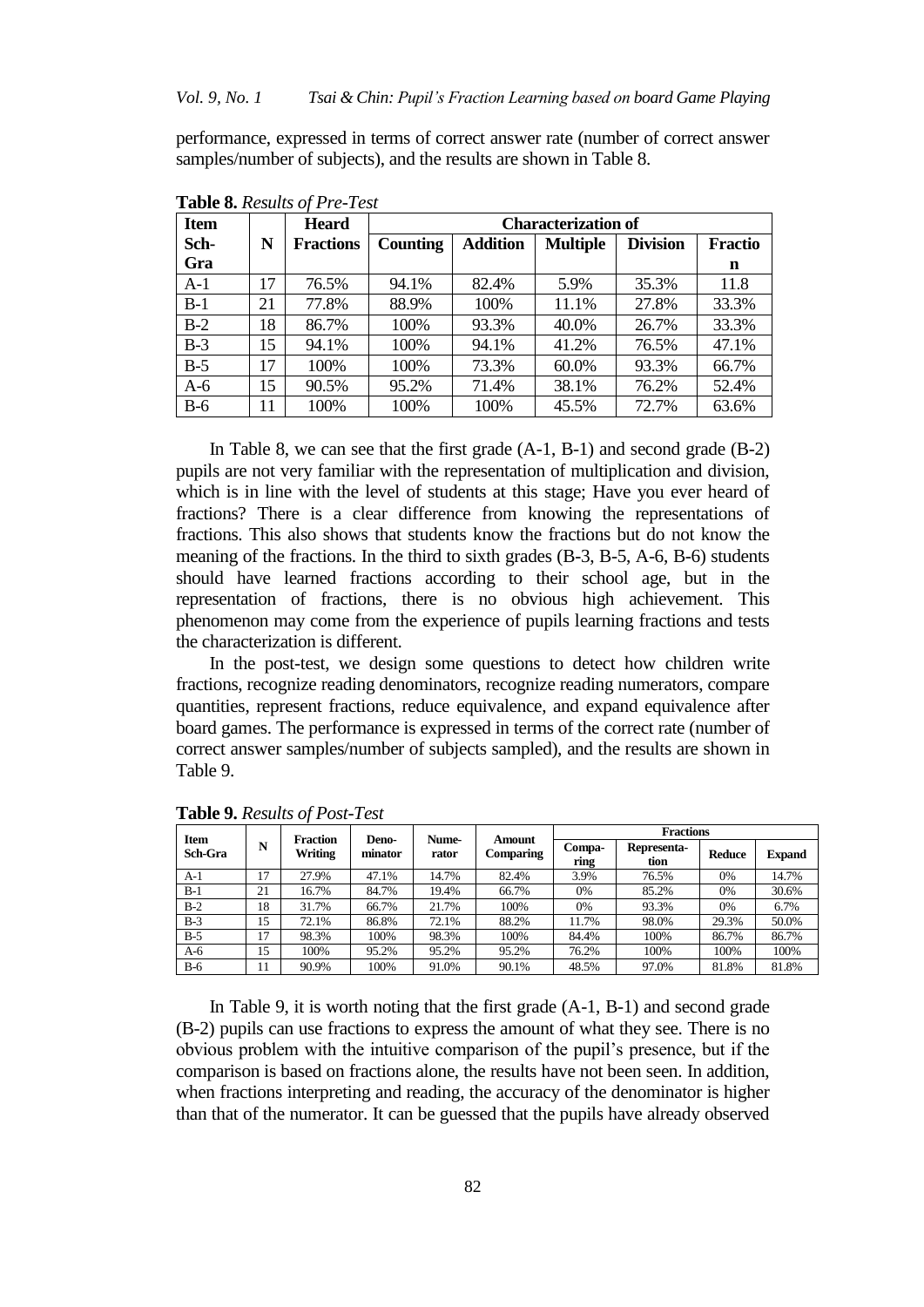how many equal parts of the whole quantity are, but further guidance is needed in the interpretation of the numerator. What is in line with expectations is that pupils have not yet had a clear learning effect on fractions writing. This involves the recording of fractions and needs to be strengthened after being integrated into the mathematics curriculum. In the evaluation of value equivalent fractions, the expanded fractions have begun to be interpreted by pupils, but the reduction of fractions is more difficult for them.

#### In the Learning Interest of the Fractions

We interviewed the pupils about their interest in mathematics in the pre-test and post-test respectively. 10 points means that they are very interested, and zero point means that they are very annoying. For the statistical results, we use histograms to represent the results of the before and after tests, as shown in Figure 11.



**Figure 11***. Interest of Mathematics (Fractions) Board Game*

We can find that the number of students who are very interested in mathematics learning through board games has increased significantly, while the number of pupils in the middle distribution has decreased. Although this is only a simple statistical analysis method, it can be seen that the way of learning mathematics through games can trigger the learning motivation of pupils. Even though they still know, the content of game playing is about the concept of mathematics. We interviewed several pupils from high achievement and high interest, high achievement and low interest, low achievement and high interest, low achievement and low interest. We found that regardless of whether the pupils have achieved high or low level of achievement, they are still playing games and highly interested.

For high-achieving pupils, most of them can share ways to win, such as:

*StG101: I guess. Because it is from small to large, if I already know one of the cards, I can guess that the two sides of this card will be plus or minus one, just like next to five-eighths, one It may be six-eighths, and the other side may be four-eighths. I usually guess right. This is the method I found myself, and I am very happy.*

*StG601: The order of the cards is regular, the colors are also regular, and there is only one card. I can see my own cards, so I know their cards must not have these five*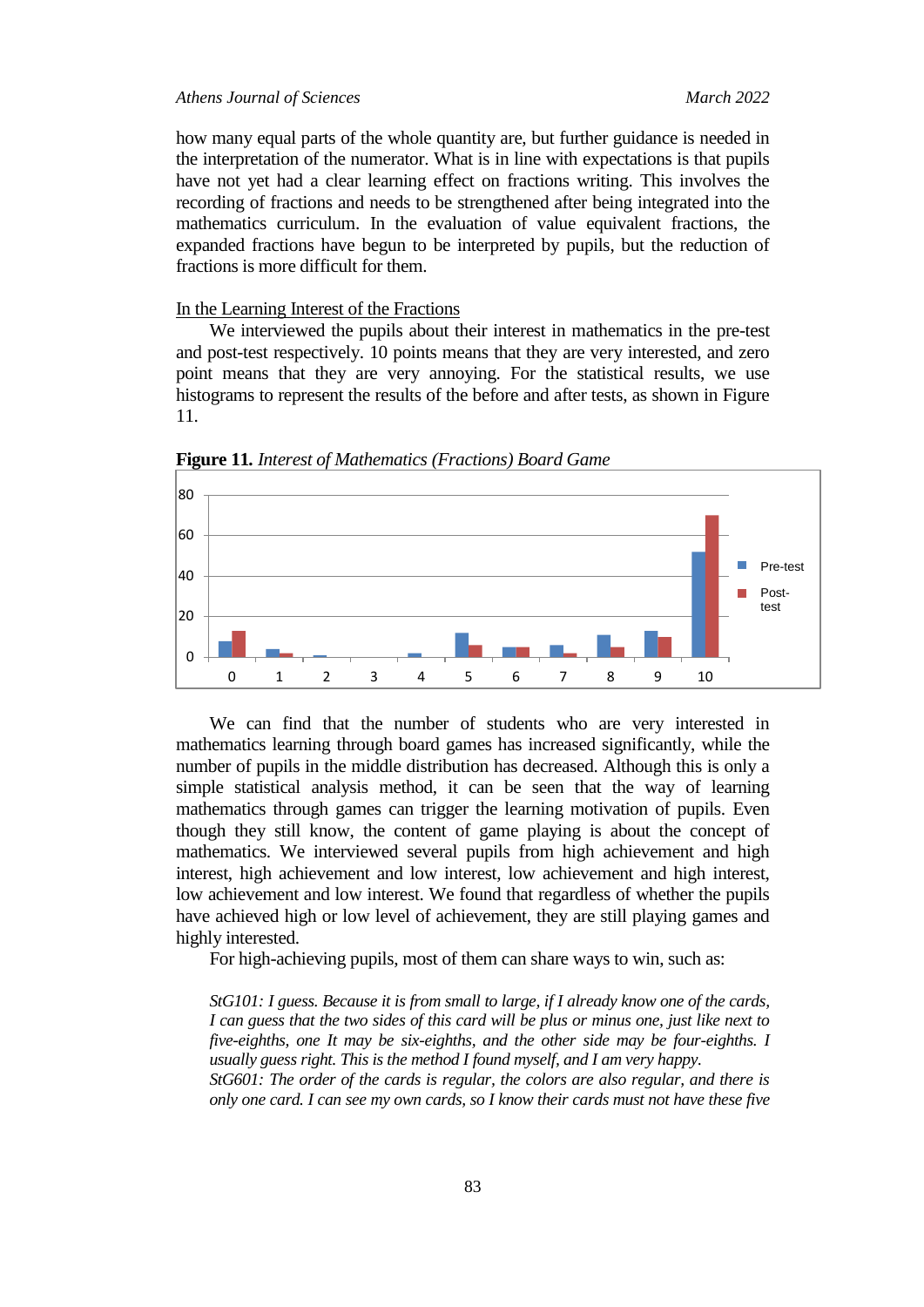*cards. If you add some reminder cards, I can guess what their card is. After playing it twice, I can win every time. I think I have found a way to win the game.*

For pupils with low learning achievement, they provide more intuition and less thinking, but they still have the motivation to win:

*StG201: I don"t know what card they have, so I lock a card that I don"t have. When it"s my turn, I will guess everyone and I will always guess right. If others have guessed, I will remember, don"t try to guess the same card or the same fraction again, it will be more accurate.*

*StG301: If I have any card in my hand, I think I will win better. Because other people"s cards must be arranged in order, I can specifically find the same color to attack until all the fractions of that color are found. Although you can't win every time, at least it"s not the first to get out.*

Among the high-achieving and low-interest pupils, the special thing is that these pupils liked mathematics at first, but in the post-test they said they didn"t like this board game, and they were all pupils who had already studied fractions and didn"t like this. The reason for board games comes from not being good at games, even though they already know the rules well:

*StG602: I don"t like playing this math board game. This is too simple. They always guessed my card, and they only attacked my card, so that my card was pushed down quickly, and because it was pushed down, the other cards were easier to guess out. In addition, unfortunately, I have not been able to draw any cards, so it is easier to be guessed in the order, and I can only be in a daze after being out. I don't like that there is nothing to do in math class.*

*StG501: Others said that my achievement in math is very good. This is a math game, so they are very afraid that I will win, so they all want to knock down my card first. Sometimes I was out of luck, and I got consecutive cards, and my cards were knocked down before the round was finished. In fact, this board game has nothing to do with math fraction, because I don"t think it needs calculations, so I can't perform well.*

Among the low-achievement and low-interest students, the performance is quite similar to the high-achievement and low-interest students:

*StG201: They all guess my card first, they only attack my card, it's not fun. StG102: I will forget the card I guessed before, or I accidentally tell my own card, and then I lose. If there is a chance to play, I will pay more attention.*

In the surveys and interviews of school children"s interests, it can be found that pupils are willing to continue to learn in board game activities. Although their learning achievements have not been significantly improved, if they can maintain their learning motivation, let them continue to practice, continue to accept the teacher"s guidance, perhaps more time, the learning effect can be more easily observed.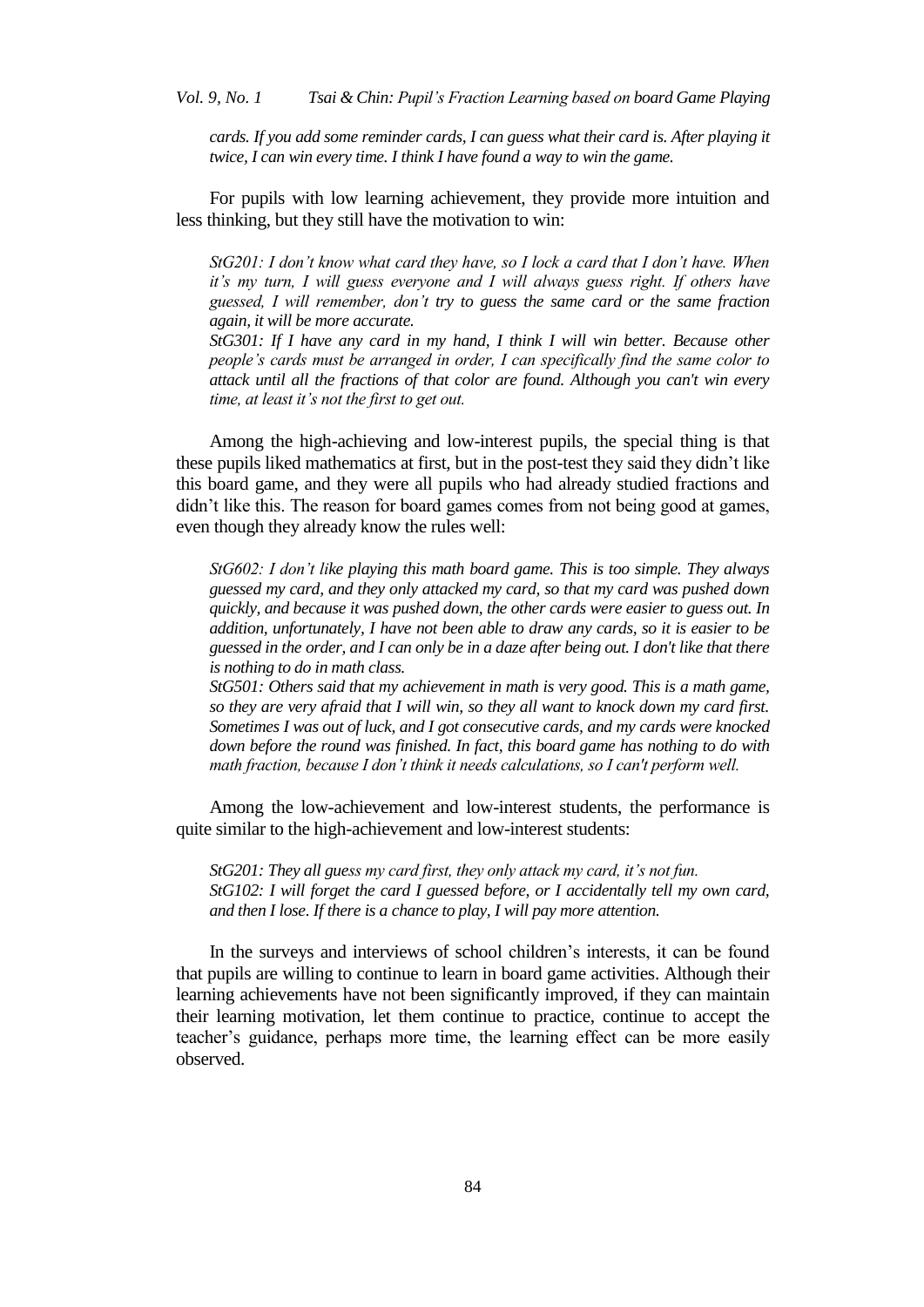



#### **Conclusions**

1. It is feasible to integrate board games into mathematic learning and teaching.

Learning through board games can promote the pupils' learning motivation, the same results as other related researches can be discovered from the post-test and interview content of respondents. Besides, the pupils" learning achievement through the board game we designed is very obviously. The aim of this board game is let the pupils could describe the incomplete amount in fractions, the results of pre-test show that pupils of grade-1 and grade-2 do not know division yet, but they could answer the questions in fractions. Therefore, it is effective for pupils to learn describing in fraction through guiding the board game playing.

In the pre-test implemented before board game playing, different from pupils in other grades, the results show that grade-1 and grade-2 can"t represent fraction correctly even they say that they have heard fraction. The pupils of grade-3 to grade-6 should have learned the concept of fraction and know what the fraction means, the difference is indeed found in the pre-test. Then, after learning how to play board game not fractions teaching, all pupils have improved their accuracy in answer fraction questions, especially grade-1 and grade-2 pupils, who have made significant progress. Judging from the data this time, although the collection and analysis methods of the research are relatively rough, It is worth studying how to integrate the correct mathematical concepts into the board games, let pupils to learn mathematics and practice to form concepts through playing board games.

The design of the board game in this study is limited by hardware factors. It's a pity that design only fit the fractions with denominators of 8, 4, and 2, but cannot extend and infer fractions with other denominators. But as an initial activity for pupils to recognize fractions, such a board game design is interesting and meaningful.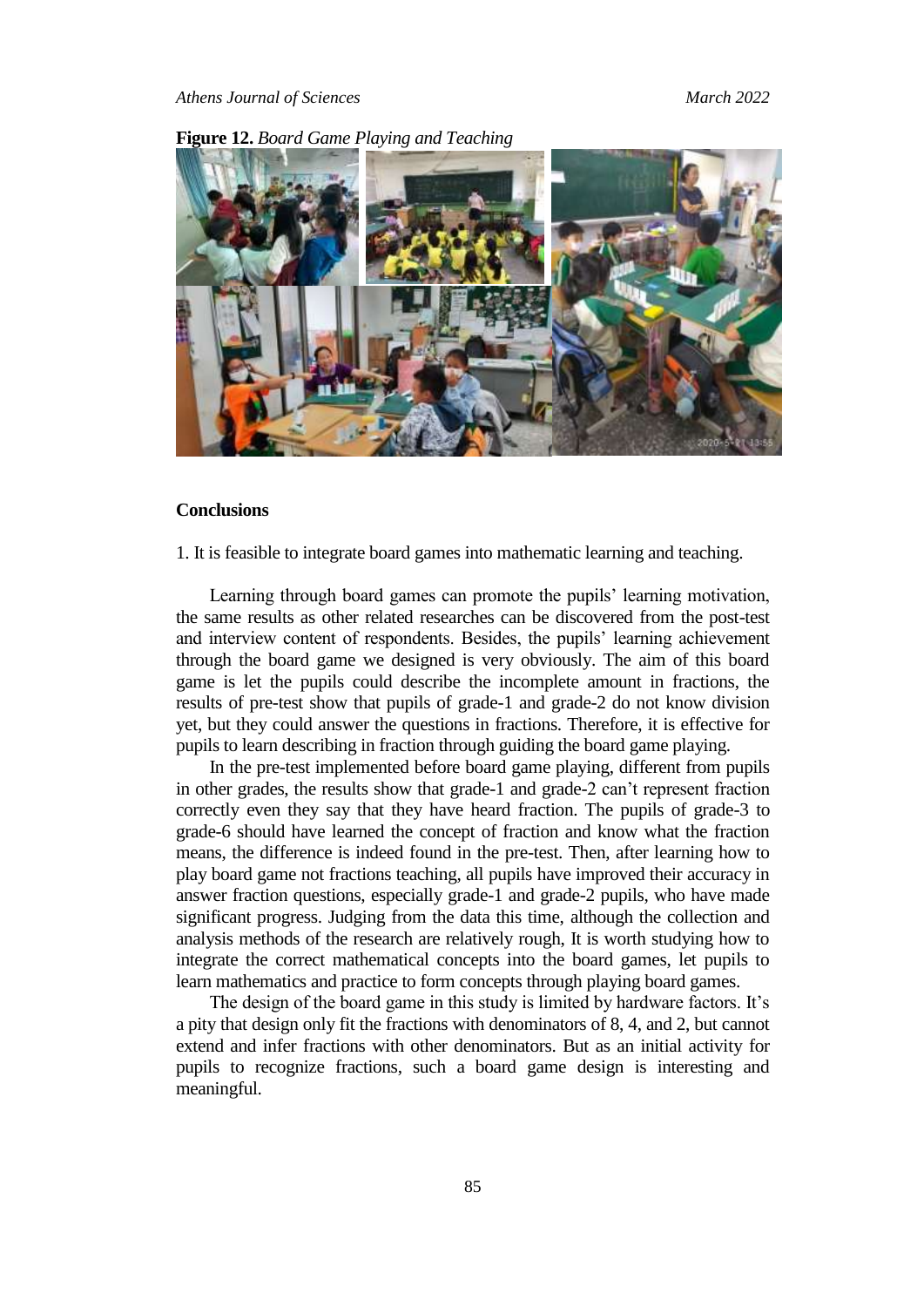2. The board game rules are set so that pupils can learn more mathematical concepts in the process of operating teaching aids.

The learning gal set in this study is to learn how to describe the amount with fractions during the game stage, therefore, in the rules of the game, the pupils must have the ability to guess the amount of the card say the fraction represented in order to get victory of the game. But in order to be able to guess all the fraction cards more efficiently, pupils must be able to formulate strategies and not guess without regular pattern. For example, they can observe the strategies adopted by the pupils and the concepts they may learn:

- 1. Since the design of the cards in three different colors or amount, all cards will appear once. Pupils can use the cards that have already appeared to determine which cards do not need to be guessed for reducing the mistakes, and pupils can experience the probability of the game.
- 2. While two fraction cards embedded one unknown, for example, the unknown card between 3/8 and 5/8, which fraction do you guess? Just think the position, the answer will be bigger than 3/8 but smaller than 5/8. Pupils can answer 4/8 instead 5/9, that could been seen the learning through board games, which can avoid the mistakes made of they don"t have a sense of number and quantity.
- 3. Pupils can experience the existence of value equivalent fractions through the manipulating teaching aids. For example, a card with a coverage area of half. If the unknown card is between 3/5 and 5/8, the pupils can judge the unknown card represents 4/8, which means that pupils can see the sorting method of "same denominator" and "different numerator"; in addition, in the advanced game, this card is put into a fraction ruler with denominator of 2. Above, some pupils will also use 1/2to answer the guessed result. This allows pupils to experience the existence of fractions with different denominators.

Therefore, under the rules of board game with card sorted by size and different fraction rulers, the pupils can learn the notion of fractions beyond their expectation in order to obtain the strategies generated by the victor.

3. The fun-oriented learning comes from the fun-oriented teaching design

Game-based learning needs to be designed in order not to deviate from the purpose of education, the key points of teachers' teaching will be how to facilitate pupils thinking instead of reciting. However, if teachers talk about too many definitions in the process of games guiding, pupils" learning will just conclude some words and behaviors training by imitating without thinking logically that mathematics study pays attention to, then this kind of mathematics teaching and learning cannot be said to be interesting, because we would not think that memorizing the provisions of the pattern is an entertaining learning. Therefore, in order to make teaching joyful, we need to design close to the learning objectives,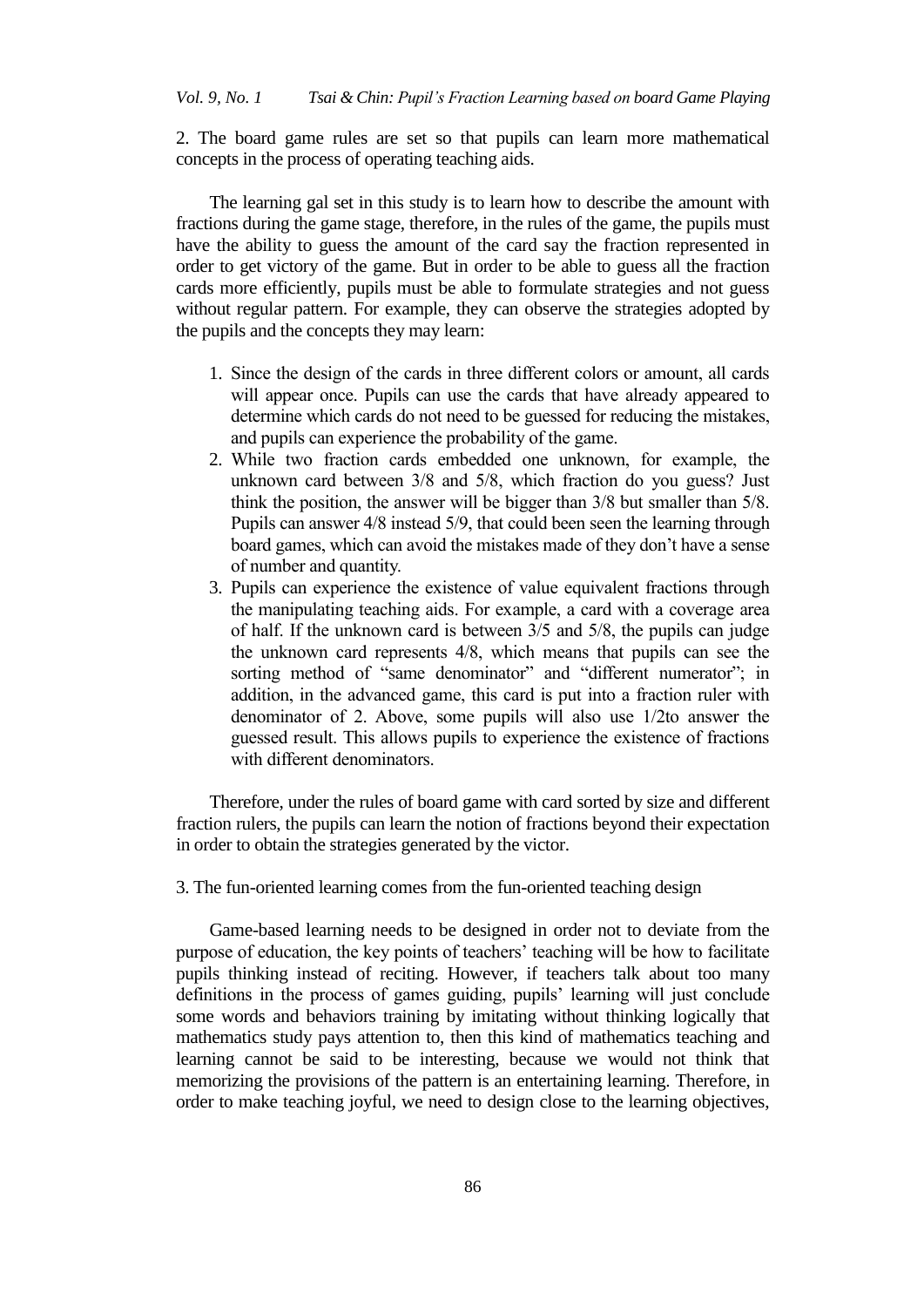### *Athens Journal of Sciences March 2022*

discuss how to incorporate the performance of learning into the rules of the game, and show the effectiveness of learning during the game. These are things that need time to design, and it takes time to prove it.

In this study, most of the time was used for board game activities, teachers' teaching was only focus on guiding with game rules, and there was no opportunity for extended discussions on fractions. Therefore, if the effectiveness of fractions learning needed to be strengthened, such as writing method, or as well as different denominators but value equivalent fractions judgments, all have to be guided by teachers using time and not included in this board game learning activity. In the process of board games, it can be seen that pupils can maintain a certain learning motivation, and how teachers can continue their motivation to deepen and broaden learning, and continue to add some gamification elements, all the information perhaps as reference for teachers incorporate them into their own teaching design.

4. The study methods of pupils" learning effectiveness and learning interest could to be refined

As mentioned in the literature discussion, the concept of fractions will be different at each school stage. Fractions do not only mean that part of the quantity occupies the whole, but the concept of fractions will affect how pupils using fractions to solve problems. At present, this research only examines the pupils' recognition of fractions, include their understanding of denominators and numerators, and their initial experience of different denominators and value equivalent fractions. The test questions used have not been analyzed for validity, and the concept of fractions has not been comprehensively studied. Applied analysis, although it is limited by the low literacy rate of the grade-1 and grade-2 pupils and the lack of life situations, the use of these test questions to illustrate the effectiveness of the pupils" board game learning is also quite weak in argumentation. Therefore, researchers look forward to integrating board games into formal teaching in the future. The learning effectiveness can be measured along with regular assessments of primary schools. The comparison between pupils who are integrated into the study of board games and the samples that are not integrated into the study of board games can be analyzed and compared. Yes, there should be more information about differences in learning effectiveness.

In addition, with regard to teachers who use board games to integrate mathematics teaching, what researchers expect is to enhance students' learning effectiveness and interest in learning, and it is also a proof of effective mathematics teaching. Therefore, whether it has an impact on the connotation of teachers" pedagogical content knowledge should also be studied, and that will be one of the key points for the researchers to understand deeply. After all, education has no other but love and role models. It can lead mathematics into an interesting subject, and teachers will guide pupils' interest in mathematics learning. In the future, we can conduct interviews with mathematics teachers who apply gamebased teaching, analyze their differences, and use them as a basis for enhancing mathematics teachers' abilities.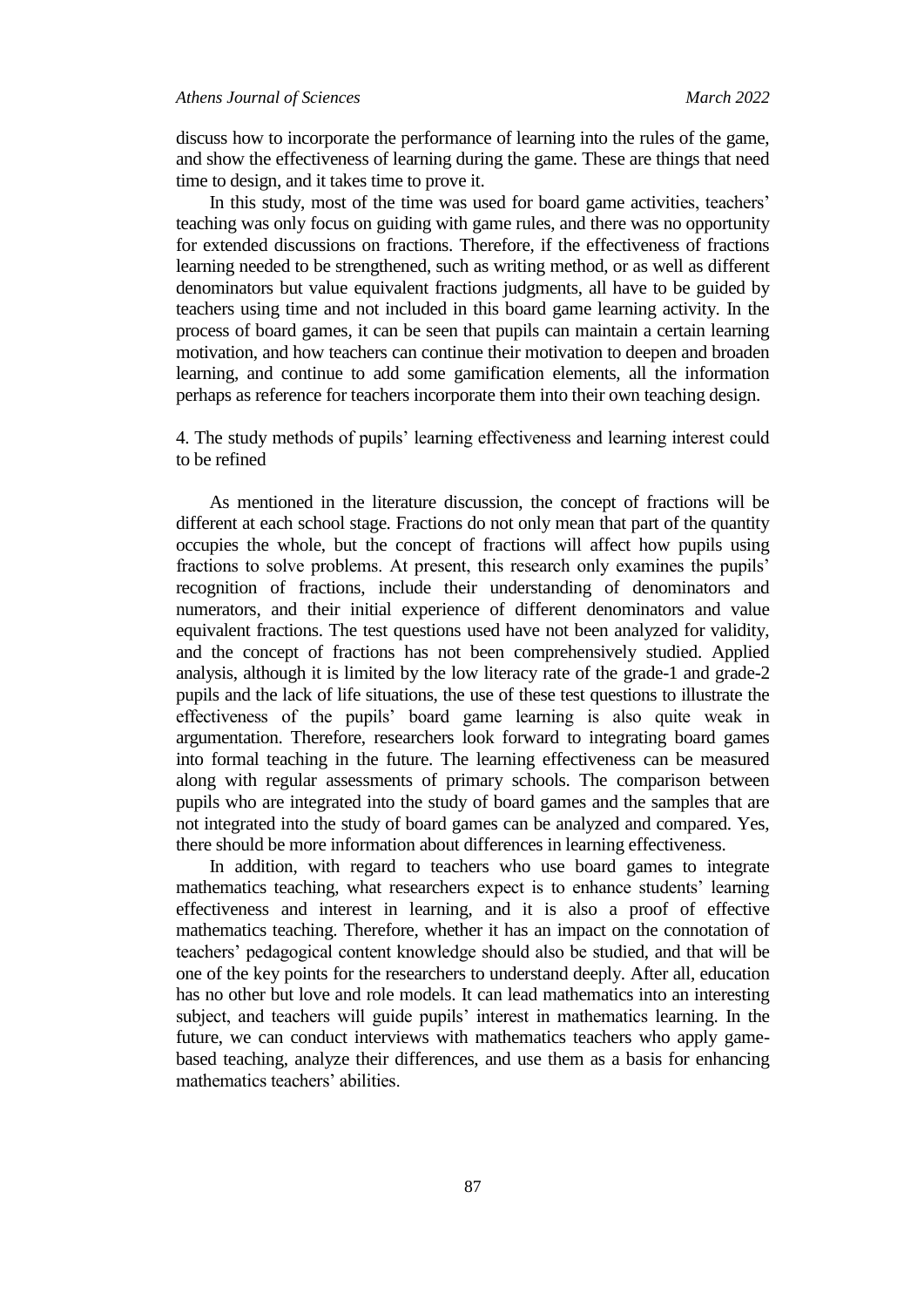*Vol. 9, No. 1 Tsai & Chin: Pupil"s Fraction Learning based on board Game Playing*

#### **References**

- Alvarez V (2017) Engaging students in the library through tabletop gaming. *Knowledge Quest* 45(4): 40–48.
- Andini M, Yunianta TNH (2018) The development of board game "the adventure of algebra" in the senior high school mathematics learning. *AI-Jabar: Jurnal Pendidikan Matematika* 9(2): 95–109.
- Avdiu E (2019) Game-based learning practices in Austrian elementary schools. *Educational Process: International Journal* 8(3): 196–206.
- Baranyai T, Egri E, Molnar AE, Zsoldos-Marchis I (2019) Mental calculation strategies used by pre-service primary school teachers. In *Proceedings of the 11th International Conference on Education and New Learning Technologies*, 8717–8724.
- Behr MJ, Lesh R, Post TR, Silver EA (1983) Rational number concepts. In R Lesh, M Landau (eds.), *Acquisition of Mathematics Concepts and Processes*, 91–126. New York: Academic Press.
- Cardinot A, Fairfield JA (2019) Game-based learning to engage students with physics and astronomy using a board game. *International Journal of Game-Based Learning* 9(1): 42–57.
- Chang C-Y (Ed.) (2018) *The trends in international mathematics and science studies 2015 national report*. Taipei: Science Education Center, National Taiwan Normal University.
- Dickson L, Brown M, Gibson O (1984) *Children learning mathematics: a teachers" guide to recent research*. London: HOLT.
- Erlitasari ND, Dewi U (2016) *Pengembangan Media Board Game Garis Bilangan Materi Bilangan bulat Mata Pembelajaran Matematika Kelas IV SDN Ngampelsari Candi Sidoarjo. J. Mhs*. (Development of media board game about number line material integer mathematics class IV Elementary School in Ngampelsari Candi Sidoarjo. J. Mhs). UNESA, 1–12.
- Fathurrohman M, Nindiasari H, Rahayu I (2016) *Pengembangan Board Game Matematika Di SD Negeri Wadasari Kabupaten Serang*. (Develop mathematics board games in SD Negeri Wadasari, Serang Regency). Eprints UNY, 465–472.
- Games A, Squire KD (2011) Searching for the fun in learning: a historical perspective on the evolution of educational video games. In S Tobias, JD Flectcher (eds.), *Computer Games and Instruction*, 17–46. Charlotte, NC: Information.
- Garris R, Ahlers R, Driskell JE (2002) Games, motivation and learning, simulation & gaming; an interdisciplinary. *Journal of Theory*, *Practice and Research* 33(4): 441– 467.
- Hou H-Z (2016) *Game-based learning*. Taipei: World of Parents.
- Kieren TE (1976) On the mathematical, cognitive, and instructional foundations of rational numbers. In R Lesh (ed.), *Number and Measurement: Papers from a Research Workshop*, 101–144. Columbus, OH: ERIC/SMEAC.
- Kieren TE (1980) The rational number construct  $-$  Its elements and mechanisms. In TE Kieren (ed.), *Recent Research on Number Learning,* 125–150. Columbus: ERIC/ SMEAC.
- Kieren TE (1988) Personal knowledge of rational numbers: its intuitive and formal development. In J Hiebert, M Behr (eds.), *Number Concepts and Operations in the Middle Grades,* 162–181. Reston, VA: National Council of Teachers of Mathematics.
- Ministry of Education (2018) *Curriculum guidelines of 12-year basic educationmathematics*. R.O.C.
- Nesher P (1985) The development of semantic categories for addition and subtraction. *Educational Studies in Mathematics* 13(4): 373–394.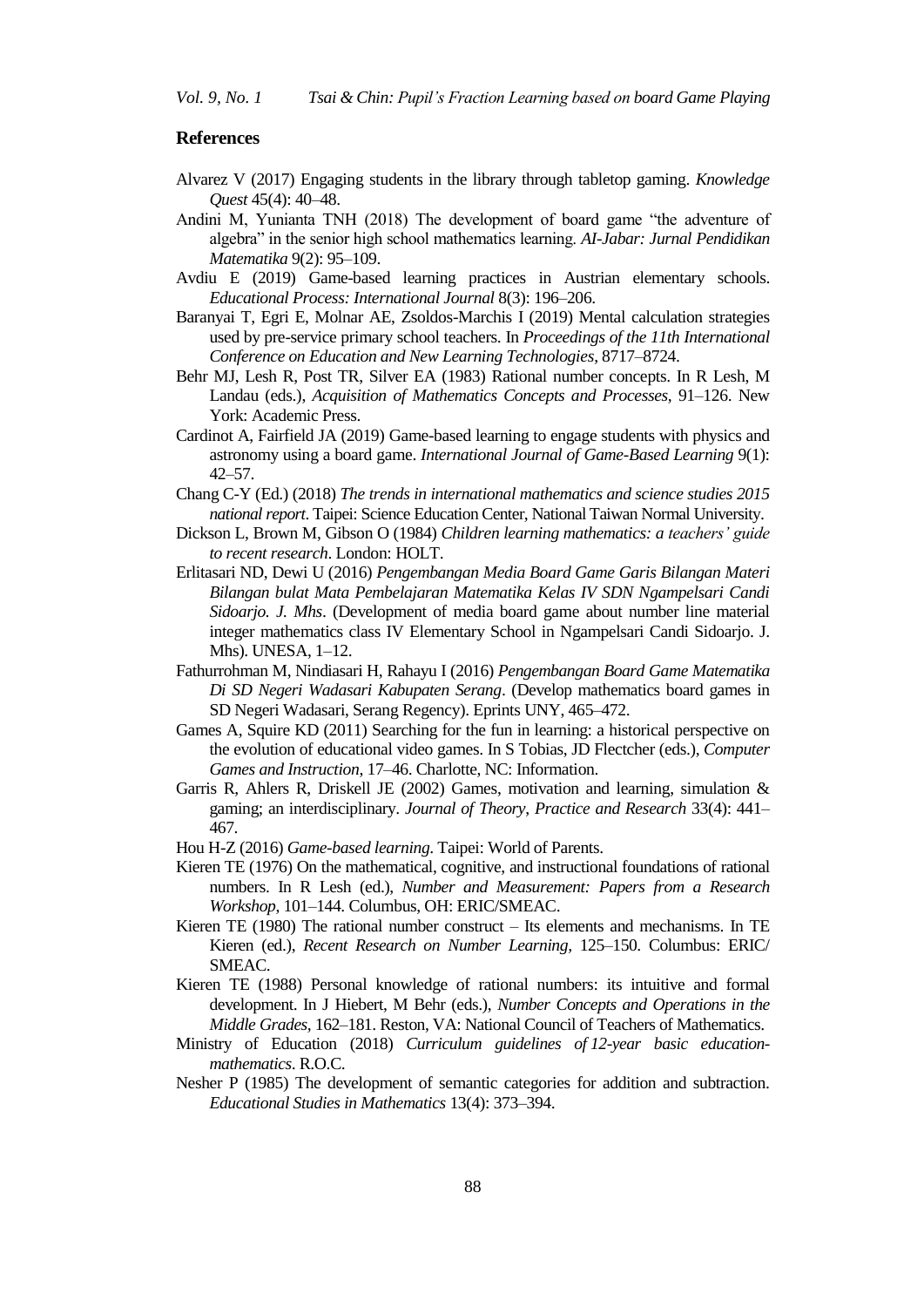- Ningrum SS, Mariono A (2016) *Pengembang Media Visual Papan Permainan Pada Materi Bentuk Aljabar Mata Pelajaran Matematika Kelas VII SMP Siti Aminah Surabaya*. (Develop board games with visual media for learning algebra in mathematics for seven grade students in SMP Siti Aminah Surabaya). J. Mhs. UNESA 7.
- Ohlsson, S. (1988). Mathematical meaning and applicational meaning in the semantics of fractions and related concepts. In J Hibert, M Behr (eds.), *Number Concepts and Operations in the Middle Grades*, 53–92. Reston, VA: National Council of Teacher of Mathematics.
- Perrotta C, Featherstone G, Aston H, Houthton E (2013) *Game-based learning latest evidence and future directions*. NFER Research Programme: Innovation in Education. Slough: NFER.
- Piaget J, Inhelder B, Szeminska A (1960) *The child"s conception of geometry.* New York: Basic Books.
- Plass JL, Perlin K, Nordlinger J (2010) The games for learning institute: research on design patterns for effective educational games. Paper Presented at the *Game Developers Conference*. San Francisco, CA.
- Plass JL, Homer BD, Kinzer CK (2015) Foundations of game-based learning. *Educational Psychologist* 50(4): 258–283.
- Prasetyo MF (2018) Persamaan Garis Lurus bagi Siswa Kelas VIII SMP Negeri. (Straightline equation for junior high school students of eighth grade). *MAJU: Jurnal Ilmiah Pendidikan Matematika* 5(1): 14–26.
- Prensky M (2011) Comments on research comparing games to other instructional methods. In S Tobias, JD Flectcher (eds.), *Computer Games and Instruction*, 251– 278. Charlotte, NC: Information.
- Sadiman AS, Raharjo R, Haryono A (1990) *Media Pendidikan: pengertian, pengembangan, dan pemanfaatannya.* (Educational media: understanding, development and use). 1st Edition. Jakarta: CV. Rajawali.
- Scorviano M (2010) Sejarah Board Game dan Psikologi Permainan. (The history of board games and gaming psychology). Retrieved from: http://www.tnol.co.id/games-jack milyarder/board-game-history.html. [Accessed 4 April 2019]
- Shaffer DW (2006) *How computer games help children learn?* New York: Palgrave Macmillan.
- Sharma M (2012) *Prerequisite skills and mathematics learning: role of games in learning mathematics.* Mathematics for All Center for Teaching/Learning of Mathematics, hlm. 4.
- Shulman LS (1986) Paradigms and research programs for the study of teaching. In MC Wittrock (ed.), *Handbook of Research on Teaching*. 3rd Edition. New York: Macmillan.
- TIMSS (2011, 2015, 2019) Taiwan International Large-Scale Study Center (TILSSC) Web: [https://tilssc.naer.edu.tw/timss.](https://tilssc.naer.edu.tw/timss) Taiwan: TIMSS.
- Tobias S, Fletcher JD, Alexander PW (2014) Game-based learning. In JM Spector et al. (eds.), *Handbook of Research on Educational Communications and Technology,*  485–503. New York.
- Wittmann EC (2010) Grundsatzliche Uberlegungen zur fruhkindlichen Bildung in der Mathematik. (Basic considerations of mathematics education for children). In M Stamm, D Edelmann (eds.), *Fruhkindliche Bildung, Betreuung und Erziehung. Was kann die Schweiz lernen?,* 177–195. Zurich: Ruegger.
- Wu CH (2011) *A study of the type of board game participation effect on the communication skills- Taking customer in board game stores in Taipei area for*